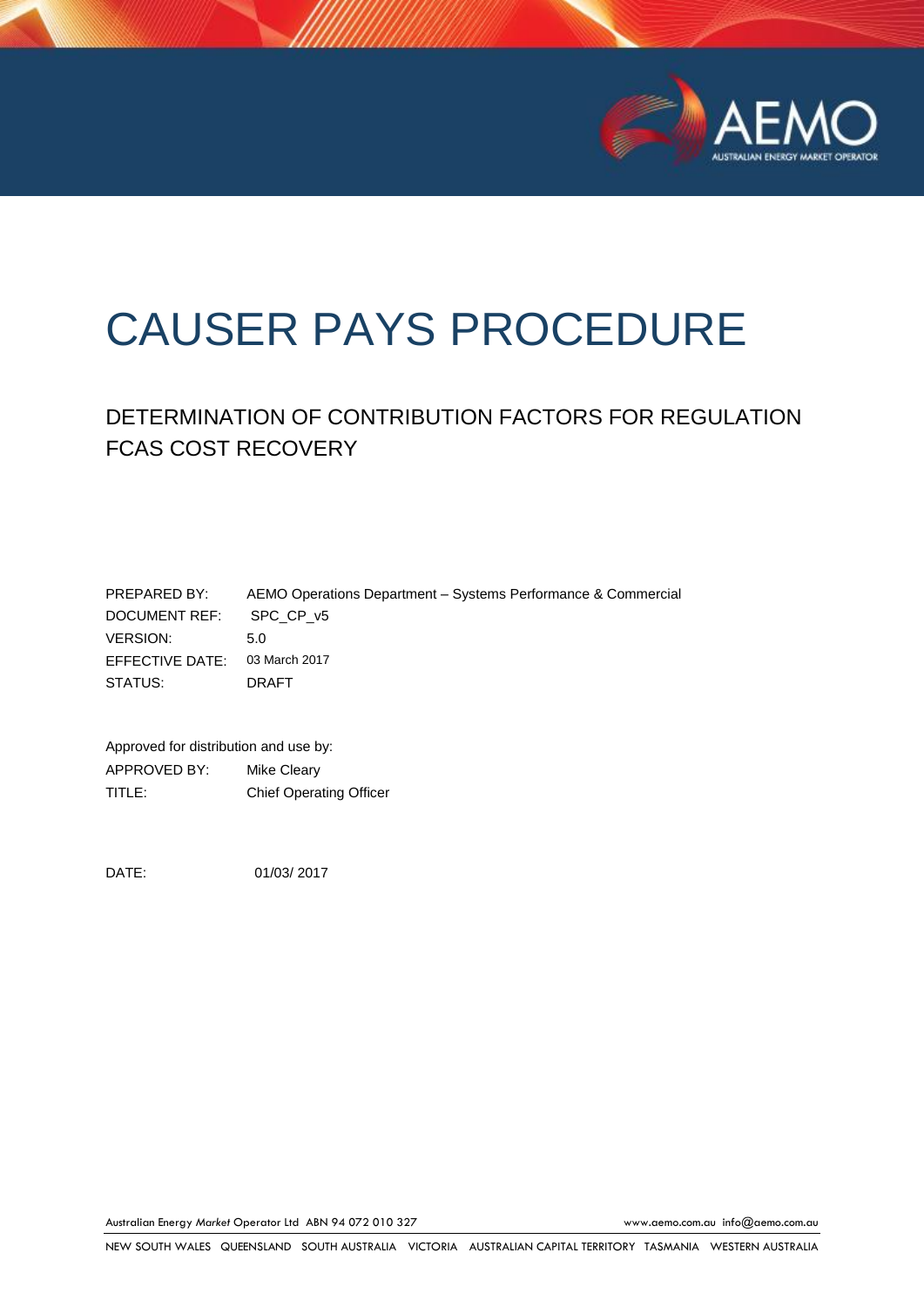

# **VERSION RELEASE HISTORY**

| <b>Version</b> | <b>Effective Date</b> | <b>Summary of Changes</b>                                                                                                                                                                        |
|----------------|-----------------------|--------------------------------------------------------------------------------------------------------------------------------------------------------------------------------------------------|
| 1.0            | 14 August 2001        | First Issue following National Electricity Code Determination Report on<br>'Impementation of Causer Pays for Small Deviation FCAS'                                                               |
| 2.0            | 1 December<br>2006    | Amended procedure                                                                                                                                                                                |
| 3.0            | 1 January 2009        | Amended for Cost Recovery of Localised Regulation Services and Central<br>Dispatch and Integration of Wind and Other Intermittent Generation Rule Changes                                        |
| 4.0            | 15 December<br>2013   | Amended for Market Small Generation Aggregator (SGA) Rule Change.                                                                                                                                |
| 5.0            | 3 March 2017          | Amended for determination of NEM Dispute Resolution Panel dated 3 October<br>2016 to specify a procedure for determining relevant contribution factors when a<br>region operates asynchronously. |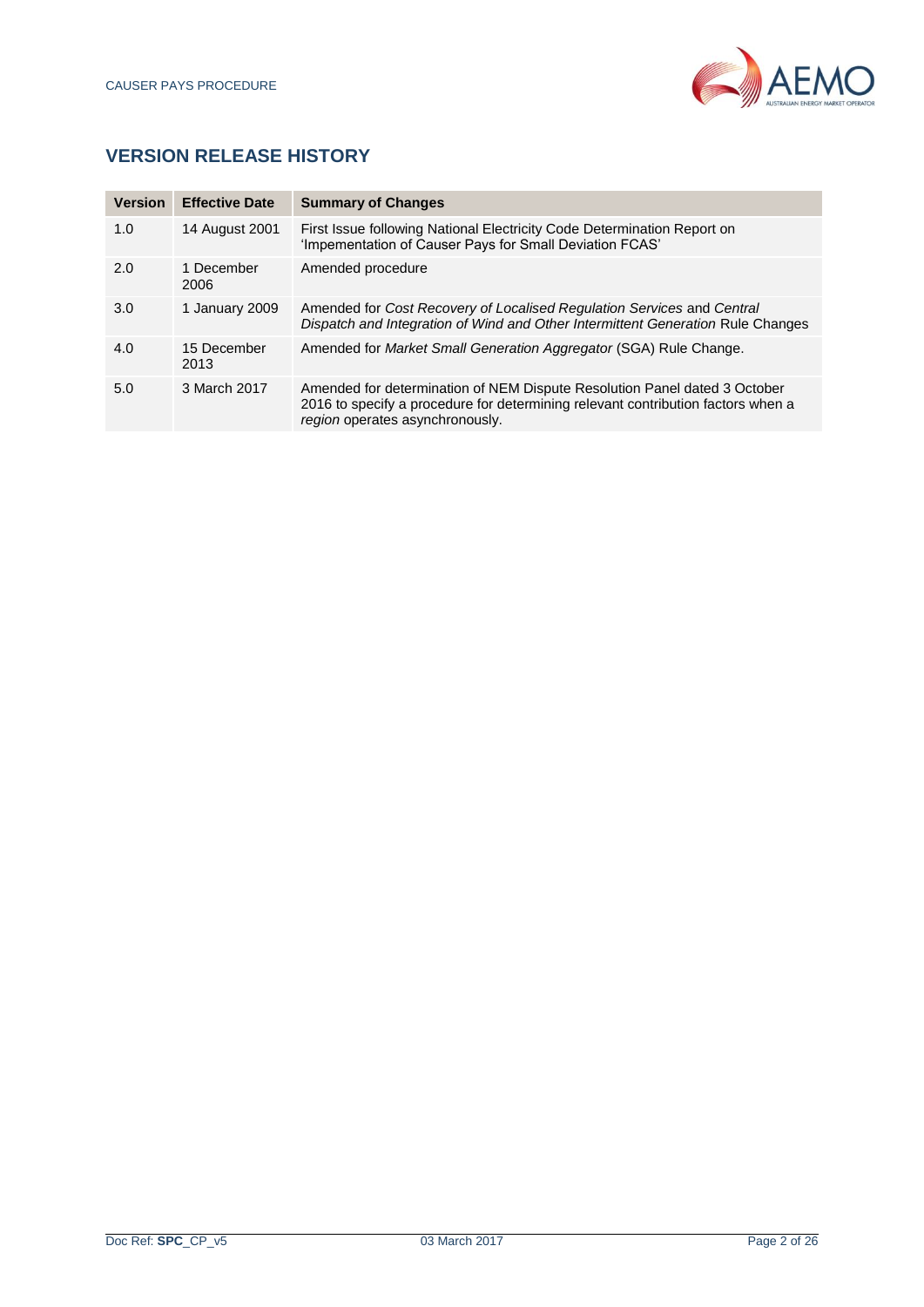

# **CONTENTS**

| 1.   | <b>INTRODUCTION</b>                                                    | 4              |
|------|------------------------------------------------------------------------|----------------|
| 1.1. | <b>Purpose and Scope</b>                                               | 4              |
| 1.2. | Definitions and Interpretation                                         | $\overline{4}$ |
| 1.3. | <b>Related Documents</b>                                               | $\overline{7}$ |
| 2.   | <b>GENERAL PRINCIPLES</b>                                              | $\overline{7}$ |
| 3.   | <b>CALCULATION OF CONTRIBUTION FACTORS</b>                             | 7              |
| 3.1. | <b>Process Overview</b>                                                | $\overline{7}$ |
| 3.2. | <b>Gather and Store Data</b>                                           | 12             |
| 3.3. | Determine Reference Trajectories                                       | 13             |
| 3.4. | Calculate and Store Deviations for all Causer Types                    | 13             |
| 3.5. | Calculate and Assign 5-minute Factors                                  | 17             |
| 3.6. | <b>Settlement Factors Calculation</b>                                  | 19             |
| 3.7. | Allocate Each 5-minute Factor to a Category                            | 21             |
| 3.8. | Sum the 5-minute Factors                                               | 21             |
| 3.9. | Normalise Factors Across All Regions                                   | 23             |
|      | 3.10. Aggregate Contribution Factors                                   | 23             |
|      | 3.11. Process the Positive Contribution Factors                        | 23             |
|      | 3.12. Determine Monthly Contribution Factors (Percentage Attributable) | 23             |
|      | 3.13. Determine the Residual                                           | 24             |
|      | 3.14. Applying Contribution Factors in AEMO's Settlement Systems       | 24             |
|      | 3.15. Allocate Residual Costs                                          | 24             |
| 4.   | <b>PUBLISHED INFORMATION</b>                                           | 24             |
| 5.   | <b>DEALING WITH REGIONS WHEN THEY BECOME ELECTRICALLY SEPARATED</b>    | 24             |

# TABLES

# FIGURES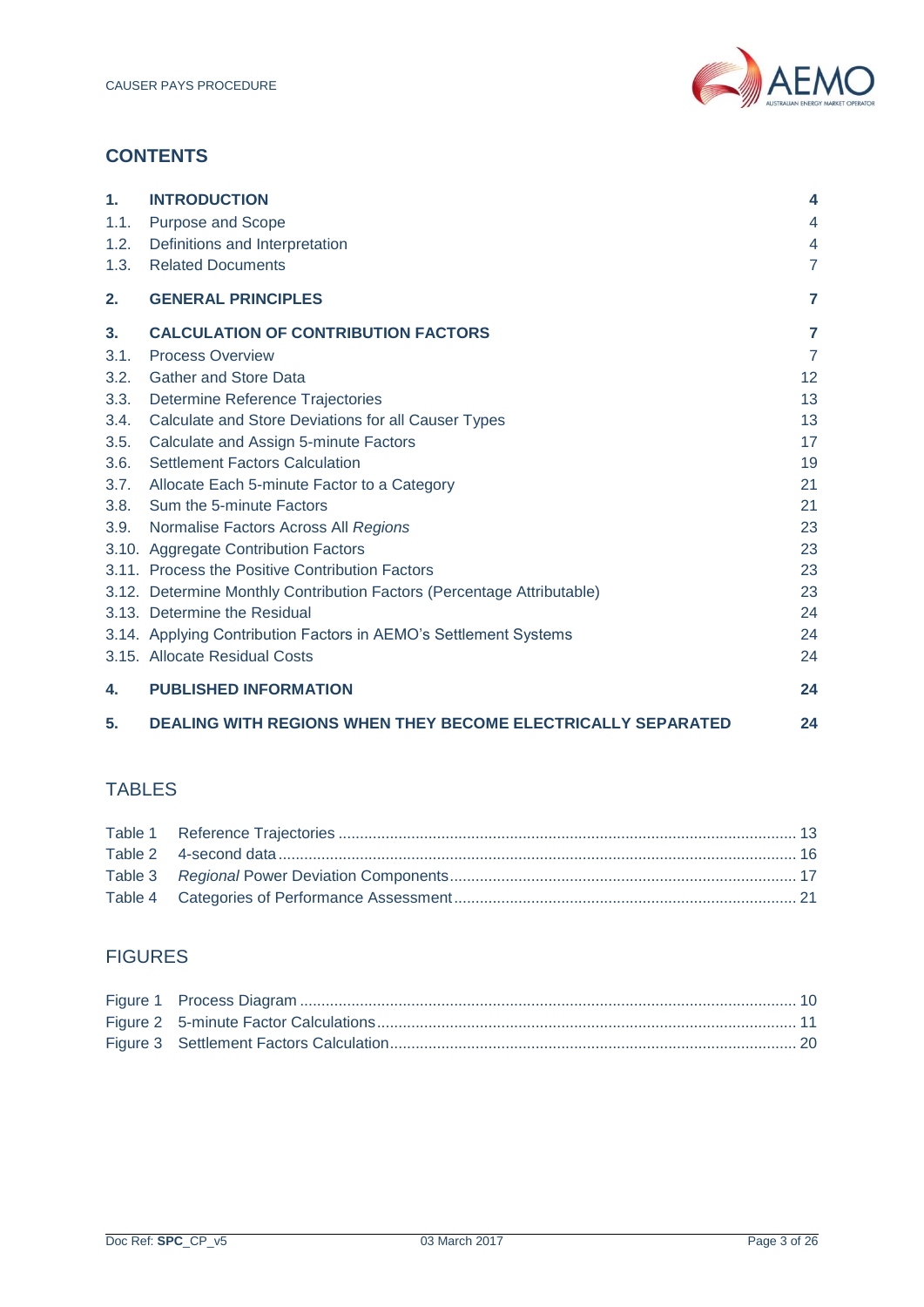

# <span id="page-3-0"></span>**1. INTRODUCTION**

# <span id="page-3-1"></span>**1.1. Purpose and Scope**

This is the procedure made under clause 3.15.6A(k) of the National Electricity Rules (**NER**) for determining contribution factors for use in clause 3.15.6A(j) of the NER (**Procedure**).

The Contribution Factors determined under this Procedure represent the values of 'MPF' applied in the calculations set out in clause 3.15.6A(i) of the NER, to determine *trading amounts* for the recovery of amounts determined under clause 3.15.6A(a) for *regulating raise services* and *regulating lower services*.

This Procedure has effect only for the purposes set out in the NER. The NER and the National Electricity Law prevail over this Procedure to the extent of any inconsistency.

# <span id="page-3-2"></span>**1.2. Definitions and Interpretation**

#### **1.2.1. Glossary**

The words, phrases and abbreviations set out in the table below have the meanings set out opposite them when used in this Procedure.

Terms defined in the National Electricity Law or the NER have the same meanings in this Procedure unless otherwise specified in this clause. Those terms are intended to be identified in this Procedure by italicising them, but failure to italicise a defined term does not affect its meaning.

| <b>Term</b>                     | <b>Definition</b>                                                                                                                                      |
|---------------------------------|--------------------------------------------------------------------------------------------------------------------------------------------------------|
| 4-second performance<br>measure | A factor determined for a 4-second interval                                                                                                            |
| 5-minute factor                 | See clause 2.                                                                                                                                          |
| Abnormal frequency<br>island    | Has the meaning given to it in the frequency operating standard                                                                                        |
| <b>ADE</b>                      | Aggregate dispatch error                                                                                                                               |
| <b>AEMO</b>                     | Australian Energy Market Operator Limited                                                                                                              |
| <b>AGC</b>                      | Automatic generation control system                                                                                                                    |
| <b>AMPF</b>                     | Aggregate Market Participant Factor                                                                                                                    |
| <b>Base</b>                     | A pre-determined trajectory for a scheduled generating unit, or a forecast for a<br>semi-scheduled generating unit or a non-scheduled generating unit. |
| <b>Contribution Factor</b>      | The factor that represents the percentage of Regulating FCAS costs for which a<br>particular Market Participant is liable.                             |
| <b>Causer Types</b>             | As defined in Table 2                                                                                                                                  |
| <b>CMPF</b>                     | Constraint MPF (see clause 5.2)                                                                                                                        |
| <b>CRMPF</b>                    | Constraint Residual MPF (see clause 5.2)                                                                                                               |
| Deviation                       | The difference (in MW) of a measurement of active power and its Reference<br>Trajectory.                                                               |
| DF                              | Demand forecast offset                                                                                                                                 |
| DG                              | Demand measured at <i>generating unit</i> terminals                                                                                                    |
| <b>DGB</b>                      | Base demand at <i>generating unit</i> terminals                                                                                                        |
| <b>DGEN</b>                     | 5-minute dispatchable generation                                                                                                                       |
| <b>DGX</b>                      | Ex-post least squares line of best fit for demand measured at generating unit<br>terminals                                                             |
| <b>DI</b>                       | dispatch interval                                                                                                                                      |
| <b>DLOAD</b>                    | 5-minute dispatchable load                                                                                                                             |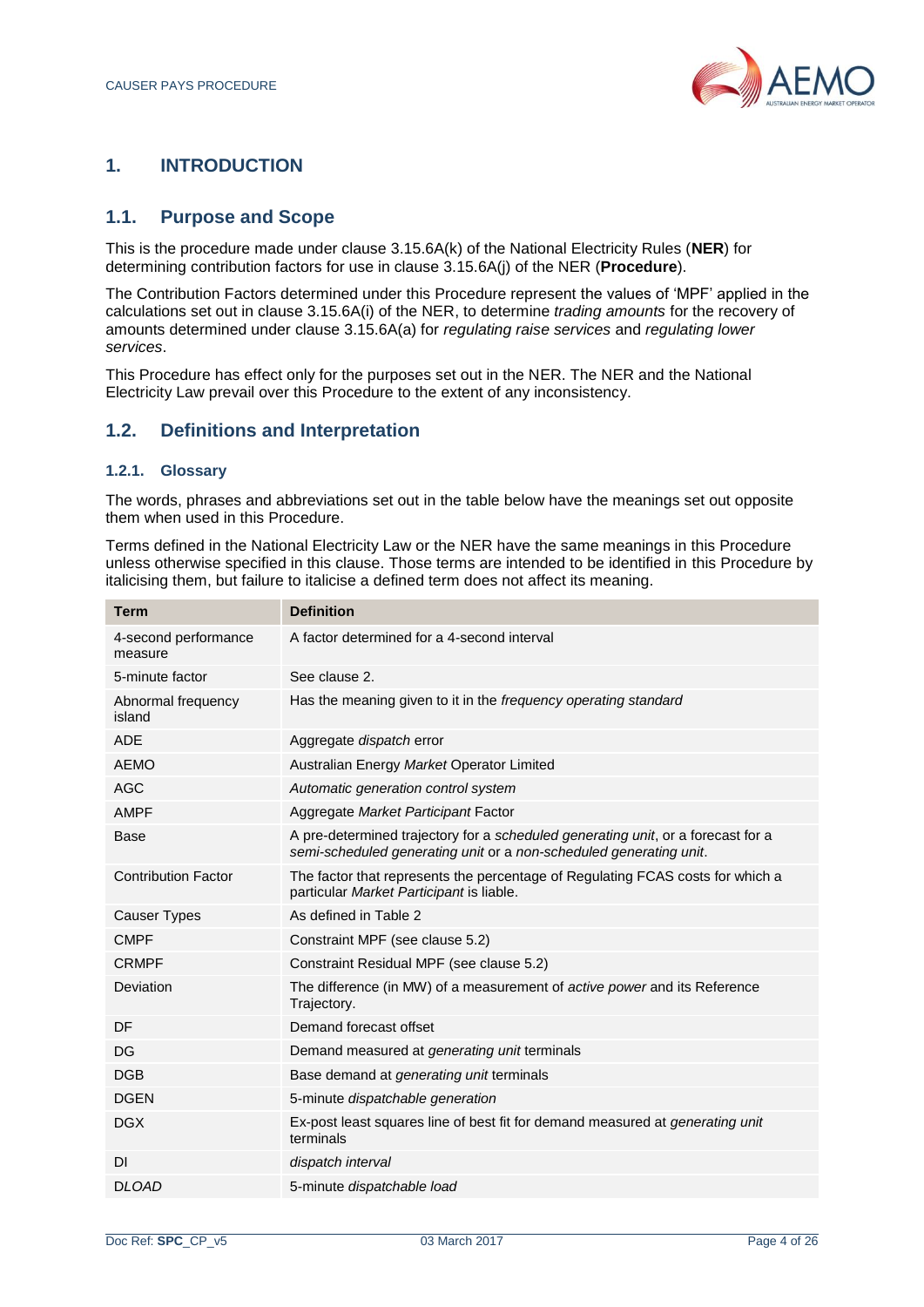

| Term                     | <b>Definition</b>                                                                                                                                                                                                                                                                                                                                                                                                                                                                                                                                                                                                                                                                                                                                        |  |
|--------------------------|----------------------------------------------------------------------------------------------------------------------------------------------------------------------------------------------------------------------------------------------------------------------------------------------------------------------------------------------------------------------------------------------------------------------------------------------------------------------------------------------------------------------------------------------------------------------------------------------------------------------------------------------------------------------------------------------------------------------------------------------------------|--|
| DM.                      | Measured demand                                                                                                                                                                                                                                                                                                                                                                                                                                                                                                                                                                                                                                                                                                                                          |  |
| <b>DMF</b>               | An equation/data source relating to non-scheduled generating units                                                                                                                                                                                                                                                                                                                                                                                                                                                                                                                                                                                                                                                                                       |  |
| DMX                      | Measured demand at the beginning of a DI                                                                                                                                                                                                                                                                                                                                                                                                                                                                                                                                                                                                                                                                                                                 |  |
| DR                       | Residual demand                                                                                                                                                                                                                                                                                                                                                                                                                                                                                                                                                                                                                                                                                                                                          |  |
| <b>DRX</b>               | Ex-post line of best fit on residual demand                                                                                                                                                                                                                                                                                                                                                                                                                                                                                                                                                                                                                                                                                                              |  |
| <b>EMS</b>               | <b>Energy Management System</b>                                                                                                                                                                                                                                                                                                                                                                                                                                                                                                                                                                                                                                                                                                                          |  |
| <b>FCAS</b>              | Frequency control ancillary service                                                                                                                                                                                                                                                                                                                                                                                                                                                                                                                                                                                                                                                                                                                      |  |
| FL.                      | 5-minute <i>interconnector</i> flow                                                                                                                                                                                                                                                                                                                                                                                                                                                                                                                                                                                                                                                                                                                      |  |
| Frequency Indicator (FI) | This parameter indicates the extent to which more <i>generation</i> (in which case it is<br>positive) or less generation (negative) is required to keep the frequency at 50 Hz.<br>The sign of FI indicates which FCAS (raise or lower) is required at any given time.<br>The parameter from AEMO's AGC* indicating the amount of Regulating FCAS<br>required. A positive value indicates that regulating raise service is required (that is,<br>frequency < 50 Hz). A negative value indicates that regulating lower service is<br>required (that is, <i>frequency</i> > 50 Hz).<br>This value is capped and has positive and negative limits of $+/-1560$ .<br>* NOTE: this parameter is labelled in AEMO's AGC system as 'Regulation<br>requirement'. |  |
| G                        | Measured generating unit generation                                                                                                                                                                                                                                                                                                                                                                                                                                                                                                                                                                                                                                                                                                                      |  |
| GВ                       | Generation at generating unit terminals                                                                                                                                                                                                                                                                                                                                                                                                                                                                                                                                                                                                                                                                                                                  |  |
| <b>GS</b>                | Dispatched generation                                                                                                                                                                                                                                                                                                                                                                                                                                                                                                                                                                                                                                                                                                                                    |  |
| <b>GSS</b>               | Measured generating unit generation or load for all metered market semi-scheduled<br>generating units                                                                                                                                                                                                                                                                                                                                                                                                                                                                                                                                                                                                                                                    |  |
| <b>GSSL</b>              | An equation/data source relating to semi-scheduled generating units                                                                                                                                                                                                                                                                                                                                                                                                                                                                                                                                                                                                                                                                                      |  |
| IL.                      | 5-minute <i>interconnector</i> loss                                                                                                                                                                                                                                                                                                                                                                                                                                                                                                                                                                                                                                                                                                                      |  |
| <b>IRE</b>               | Inter-regional export, measured at region boundary                                                                                                                                                                                                                                                                                                                                                                                                                                                                                                                                                                                                                                                                                                       |  |
| <b>IREB</b>              | Base inter-regional flow measured at RRN                                                                                                                                                                                                                                                                                                                                                                                                                                                                                                                                                                                                                                                                                                                 |  |
| <b>IRENB</b>             | Base inter-regional exports                                                                                                                                                                                                                                                                                                                                                                                                                                                                                                                                                                                                                                                                                                                              |  |
| <b>IRL</b>               | Inter-regional losses                                                                                                                                                                                                                                                                                                                                                                                                                                                                                                                                                                                                                                                                                                                                    |  |
| <b>IRLB</b>              | Base inter-regional losses                                                                                                                                                                                                                                                                                                                                                                                                                                                                                                                                                                                                                                                                                                                               |  |
| <b>LEF</b>               | Lower-enabled factor. Assigned to market scheduled generating units or loads that<br>are lower-enabled.                                                                                                                                                                                                                                                                                                                                                                                                                                                                                                                                                                                                                                                  |  |
| <b>LNEF</b>              | Lower non-enabled factor. Assigned to metered market Market Participant or<br>system components that either not lower-enabled or that cannot be lower-enabled.                                                                                                                                                                                                                                                                                                                                                                                                                                                                                                                                                                                           |  |
| MLF                      | Marginal loss factor                                                                                                                                                                                                                                                                                                                                                                                                                                                                                                                                                                                                                                                                                                                                     |  |
| MMS                      | Market Management System producing 5-minute market dispatch data.                                                                                                                                                                                                                                                                                                                                                                                                                                                                                                                                                                                                                                                                                        |  |
| <b>MNSFFi</b>            | Metered non-scheduled generating unit and load forecast error factor (indexed by i)                                                                                                                                                                                                                                                                                                                                                                                                                                                                                                                                                                                                                                                                      |  |
| MNSFi                    | Overall metered non-scheduled generating unit and load factor                                                                                                                                                                                                                                                                                                                                                                                                                                                                                                                                                                                                                                                                                            |  |
| MNSTOT                   | Metered non-scheduled generating unit total factor                                                                                                                                                                                                                                                                                                                                                                                                                                                                                                                                                                                                                                                                                                       |  |
| <b>MPF</b>               | Residual Market Participant factor for non-metered loads                                                                                                                                                                                                                                                                                                                                                                                                                                                                                                                                                                                                                                                                                                 |  |
| <b>MPFi</b>              | Market Participant factor for metered generating units and loads (indexed by i)                                                                                                                                                                                                                                                                                                                                                                                                                                                                                                                                                                                                                                                                          |  |
| <b>MSF</b>               | Metered and scheduled generating unit and scheduled load factor                                                                                                                                                                                                                                                                                                                                                                                                                                                                                                                                                                                                                                                                                          |  |
| <b>MW</b>                | Megawatt                                                                                                                                                                                                                                                                                                                                                                                                                                                                                                                                                                                                                                                                                                                                                 |  |
| MWh                      | Megawatt hours                                                                                                                                                                                                                                                                                                                                                                                                                                                                                                                                                                                                                                                                                                                                           |  |
| N                        | DI index                                                                                                                                                                                                                                                                                                                                                                                                                                                                                                                                                                                                                                                                                                                                                 |  |
| ΝI                       | 5-minute regional net interchange (includes losses)                                                                                                                                                                                                                                                                                                                                                                                                                                                                                                                                                                                                                                                                                                      |  |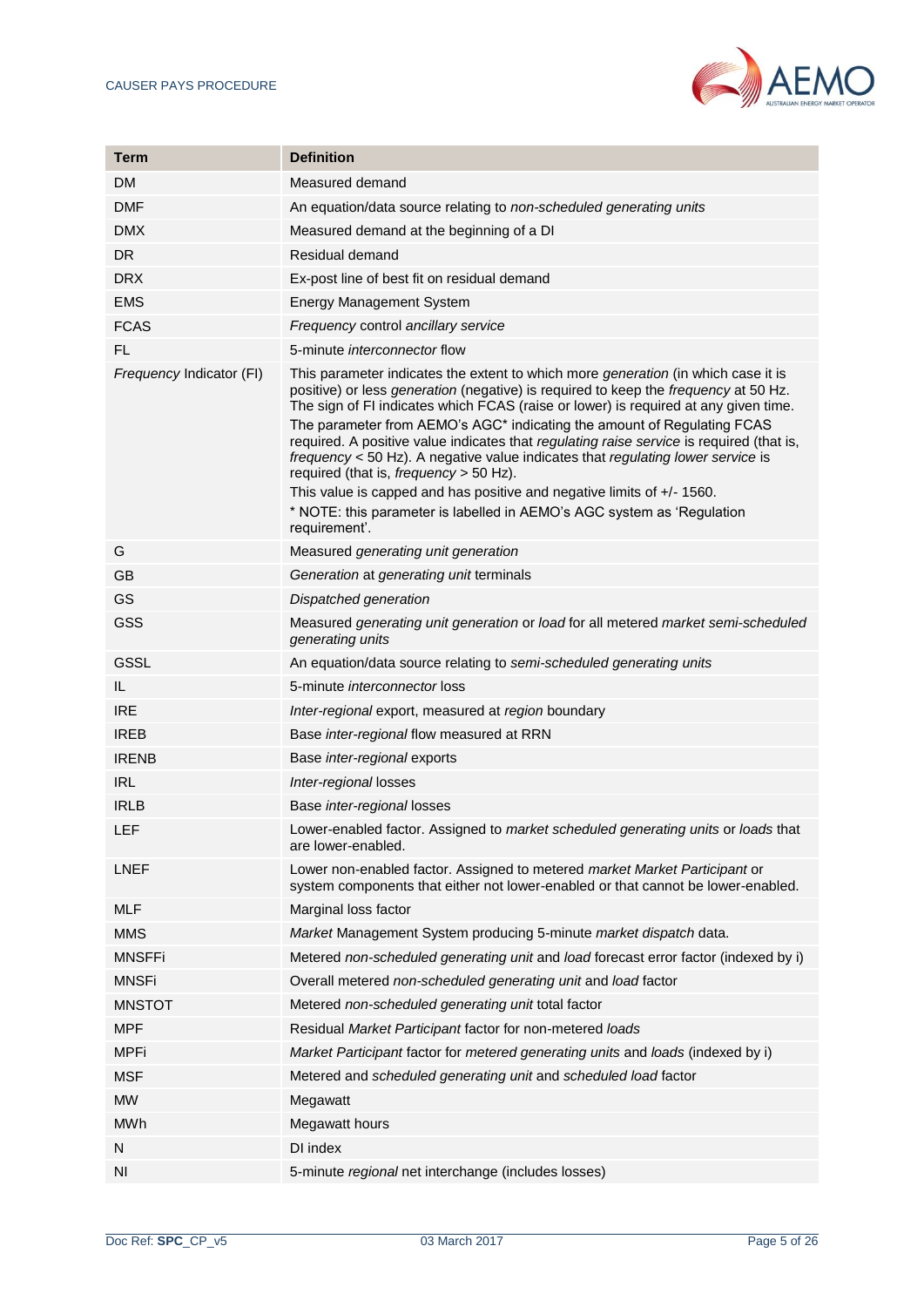

| Term                                 | <b>Definition</b>                                                                                                                                                                                                                      |
|--------------------------------------|----------------------------------------------------------------------------------------------------------------------------------------------------------------------------------------------------------------------------------------|
| <b>NMPF</b>                          | Normalised regional participation factor for each Market Generator or Market<br>Customer                                                                                                                                               |
| Non-scheduled<br>generation forecast | A forecast of non-scheduled generation over a 5-minute period                                                                                                                                                                          |
| Residual                             | The percentage of costs assigned to Market Customers that do not have an MPFi<br>Contribution Factor calculated for them.                                                                                                              |
| REF                                  | Raise-enabled factor. Assigned to metered market scheduled generating units or<br>loads that are raise-enabled.                                                                                                                        |
| RNEF                                 | Raise non-enabled factor. Assigned to metered Market Participants or system<br>components that either are not raise-enabled or that cannot be raise-enabled.                                                                           |
| Region demand forecast<br>error      | Base demand at <i>generating unit</i> terminals minus the ex-post demand calculated as<br>a 5-minute least-squares best-fit straight line through the measured values of the<br>regional demand measured at generating unit terminals. |
| <b>Regulating FCAS</b>               | Regulating lower service and regulating raise service                                                                                                                                                                                  |
| <b>RAMPF</b>                         | Regional Aggregate Market Particpation Factor (see clause 5.2)                                                                                                                                                                         |
| <b>RR</b>                            | Regulating requirement                                                                                                                                                                                                                 |
| <b>RRN</b>                           | Regional reference node                                                                                                                                                                                                                |
| <b>RSPD</b>                          | The power system demand for a region averaged over the sample period as<br>determined by the EMS.                                                                                                                                      |
| <b>SDF</b>                           | System deviation factor                                                                                                                                                                                                                |
| <b>SDRF</b>                          | System deviation residual factor                                                                                                                                                                                                       |
| settlement factor                    | Factor calculated over the settlement period                                                                                                                                                                                           |
| SFF                                  | System forecast error factor                                                                                                                                                                                                           |
| <b>SFRF</b>                          | The system forecast error residual factor is associated with the deviation of the least<br>squares line of best fit of non-scheduled power system demand for a DI with the<br>forecast demand for that DI.                             |
| system component                     | Any part of the power system that is not a generating unit, for instance an<br>interconnector or region.                                                                                                                               |
| <b>SCADA</b>                         | Supervisory control and data acquisition system.                                                                                                                                                                                       |
| т                                    | 4-second time                                                                                                                                                                                                                          |
| TA                                   | Trading amount from IT specification                                                                                                                                                                                                   |
| ТC                                   | 5-minute total cleared                                                                                                                                                                                                                 |
| TD'                                  | <b>Total demand</b>                                                                                                                                                                                                                    |
| TD                                   | Total demand adjusted by ADE and demand forecast                                                                                                                                                                                       |
| <b>TPSD</b>                          | The total power system demand averaged over the sample period as determined by<br><b>EMS</b>                                                                                                                                           |
| <b>TSFCAS</b>                        | Amount calculated for Regulating FCAS from IT specification                                                                                                                                                                            |
| TI                                   | trading interval                                                                                                                                                                                                                       |

## **1.2.2. Interpretation**

The following principles of interpretation apply to this Procedure unless otherwise expressly indicated:

- (a) This Procedure is subject to the principles of interpretation set out in Schedule 2 of the National Electricity Law.
- (b) References to time are references to Australian Eastern Standard Time.
- (c) The index 'i' is used to index *generating unit* and *load* variables (eg. GBi).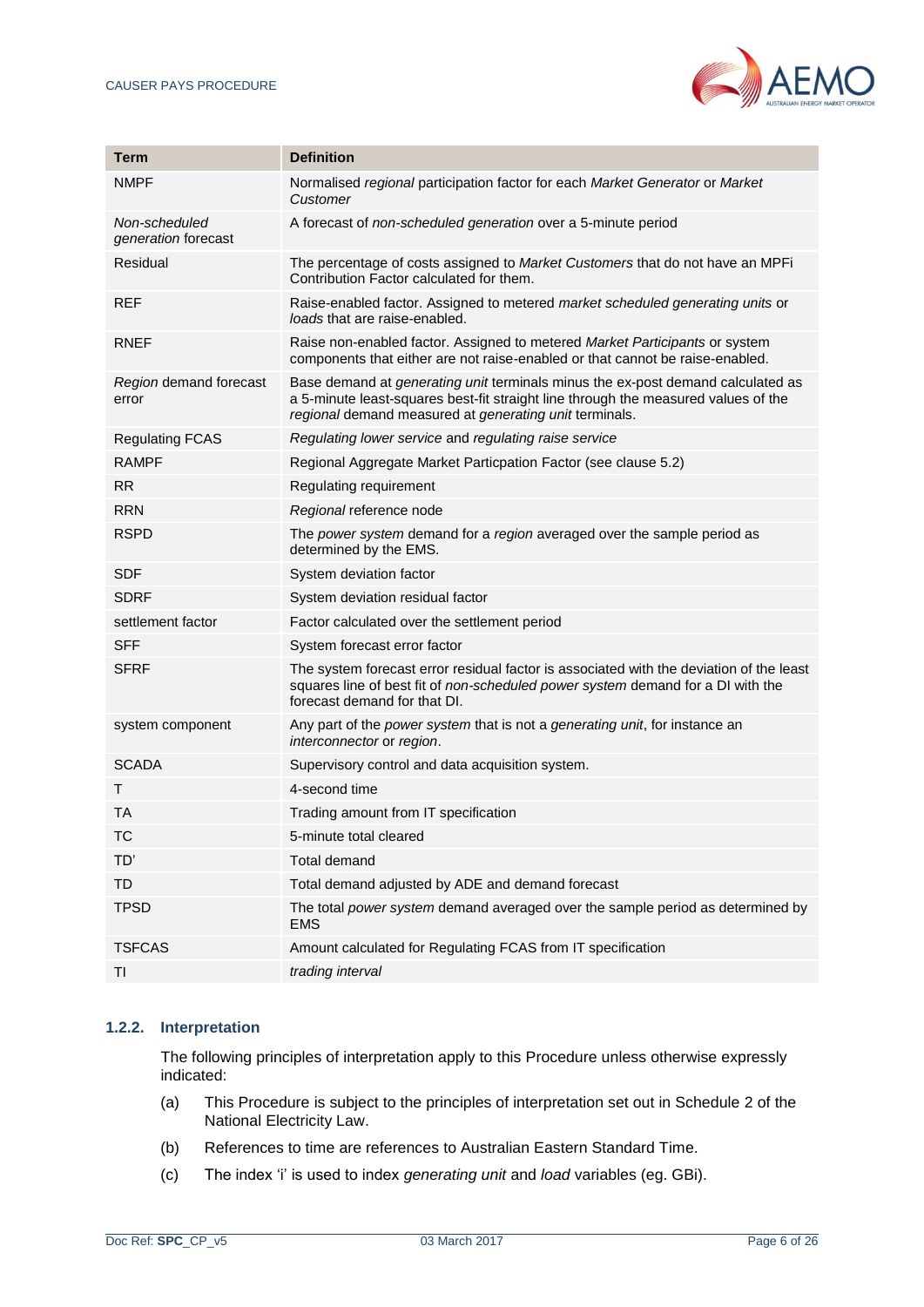

- (d) The index 'j' is used to index *region* variables (eg. DGBj).
- (e) The index 'k' is used to index *interconnector* variables (eg. IRENBk).
- (f) Several indices could be combined, for example, GBij indicates the base *generation* of *generating unit* (or *load*) i in *region* j. If an index is not specified then an implicit sum is implied, for example, IRENBj means the sum of *interconnector* flows at *region* j.

# <span id="page-6-0"></span>**1.3. Related Documents**

| Reference | Title                                                                                             | Location                                                   |
|-----------|---------------------------------------------------------------------------------------------------|------------------------------------------------------------|
| 160-0392  | Efficient Dispatch and Localised Recovery of<br><b>Regulation Services Business Specification</b> | http://aemo.com.au/-<br>/media/Files/PDF/0160-0049-pdf.pdf |

# <span id="page-6-1"></span>**2. GENERAL PRINCIPLES**

- (a) Contribution Factors are determined for the purpose of assigning the costs of Regulating FCAS to those *Market Participants* who have caused the need for those services.
- (b) The calculations represent the deviations from a reference trajectory derived from expected *dispatch* or expected MW consumption. The deviations are calculated every four seconds and averaged over a *dispatch interval* (DI). The average results are referred to as 5-minute factors.
- (c) Contribution Factors for individual *Market Participants* are determined based on 28 days of 5-minute factors calculated for the following:
	- (i) all *market scheduled generating units*;
	- (ii) all *market scheduled loads*;
	- (iii) all *market semi-scheduled generating units*;
	- (iv) all *market non-scheduled generating units* with appropriate *metering*;
	- (v) all *market non-scheduled loads* with appropriate *metering*;
	- (vi) all *market small generating units* with appropriate *metering*.
- (d) A residual percentage attributable to *Market Customers* is determined on an energyweighted basis for those who do not have Contribution Factors calculated for them under paragraph (c). The residual includes the effect of non-*market generating units*, non*market loads* and *Market Network service providers* on a *region*'s demand deviation although, under Rules 3.15.6A(g) and (i), these are excluded from the *ancillary services* transactions relating to causer pays.
- (e) The Contribution Factors are applied in AEMO's settlement systems for 28 days and, therefore, the cost of Regulating FCAS is recovered on an ex post facto basis.
- (f) The calculation of the Contribution Factors is done using data collected over what is called a "sample period". The sample period is a 28-day period ending at 00:00 hrs (12:00 am) on the Sunday before Contribution Factors are due to be published.

# <span id="page-6-2"></span>**3. CALCULATION OF CONTRIBUTION FACTORS**

# <span id="page-6-3"></span>**3.1. Process Overview**

*Central dispatch* assumes that *loads* and *generating units* ramp in a straight line from one 5 minute MW level to the next. Regulating FCAS provides the means to manage any MW variations from straight-line trajectories and any error in the straight-line trajectories themselves. The contributions of each *Market Participant* to the need for Regulating FCAS are identified by following the steps summarised below.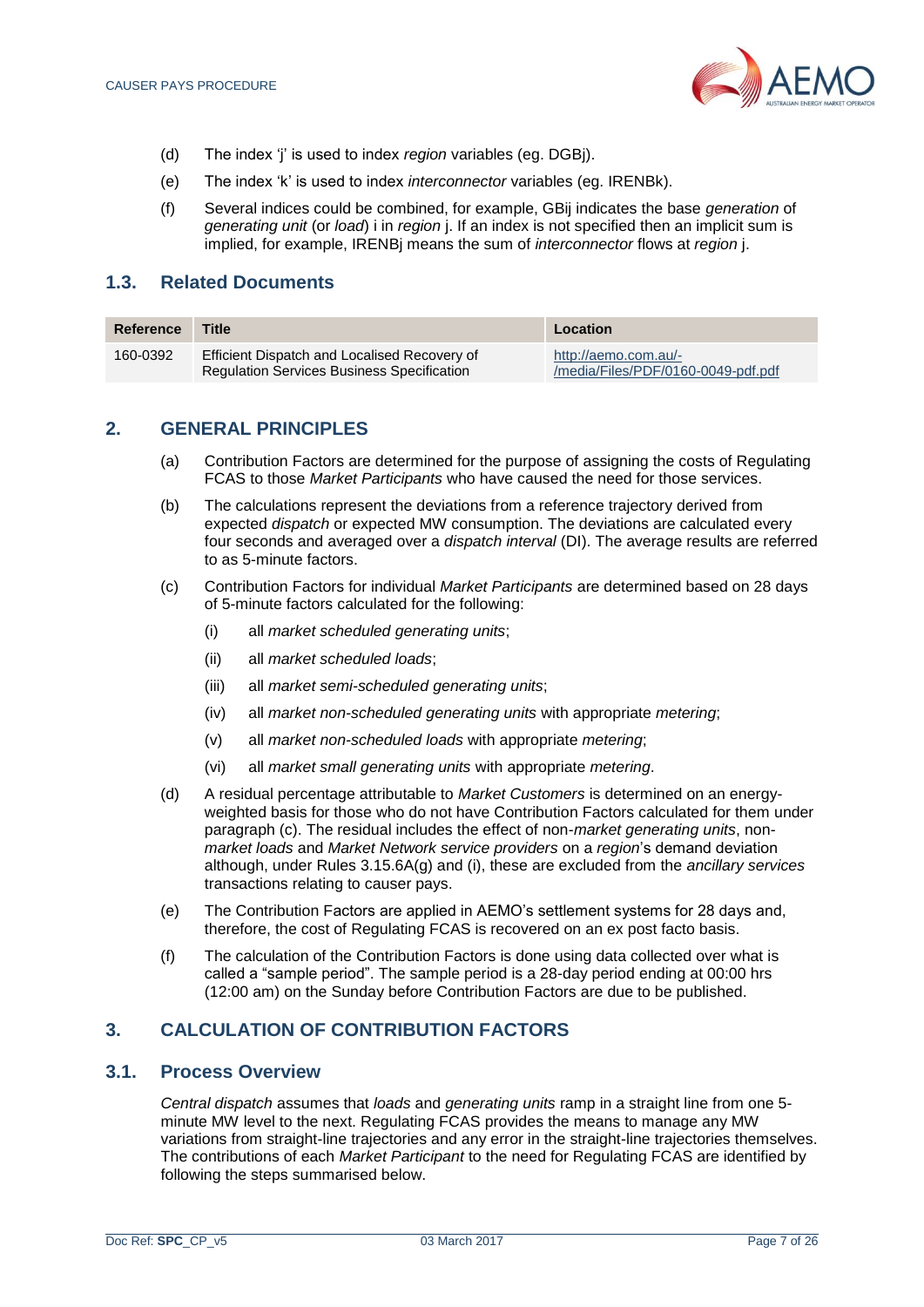

#### **3.1.1. Step 1 Gather and store data**

- (a) There are four sources/types of data used in the causer pays application as follows:
	- (i) 4-second data or similar resolution from AEMO's AGC and SCADA systems. The data is captured from AEMO's Energy Management System (EMS) and written to a spreadsheet, in 5-minute samples by an automated database application. This application provides interpolation in cases where the resolution of the SCADA data is greater than 4 seconds;
	- (ii) 5-minute and standing data from AEMO's Market Management System (MMS);
	- (iii) manually input data mainly relating to the parameters of the causer pays run such as the start and end time of the calculation period;
	- (iv) data relating to contingencies that occurred during the sample period provided by an application that logs *contingency events*.
- (b) All data is stored on two servers, called the causer pays servers, which are located at separate AEMO sites.
- (c) The application that calculates the 5-minute factors from the 4-second SCADA data reads in 4-second data and associated *market* values over successive 5-minute DIs. The data is checked for gaps and errors as it is read into the application. If data within a five minute interval is found to be corrupt, all data for that interval will not be read into the application. These are corrected where possible by re*load*ing data from an alternate source, such as a duplicate server; otherwise the data for the DI is discarded.

#### **3.1.2. Step 2 Determine reference trajectories**

Determine reference trajectories from the *market* processes. In all cases these will be straightline MW trajectories from one DI boundary to the next associated with various Causer Types applied to *generating units* or *loads*, or groups of *generating units* or *loads*.

#### **3.1.3. Step 3 Calculate and store deviations for all Causer Types**

Calculate and store the calculated deviations (in MW) from the reference trajectories. The deviations are stored on the causer pays servers. For each category, calculate and store the MW deviations between measurements taken every 4 seconds (or at intervals supported by the telemetering from the point of measurement) and the reference MW level. In some cases, such as *regional* demand forecast error, the deviation is the difference between two straight-line reference levels.

#### **3.1.4. Step 4 Derive Regulating FCAS Performance Measures**

(a) For each category, calculate and store a Regulating FCAS performance measure for the 4-second (or more) interval using the following formula:

Performance measure = deviation \* FI

- (b) FI is a parameter from AEMO's AGC system and is a measure of the *frequency* correction that the *power system* requires.
- (c) Separate calculations are performed for when FI is positive (regulating raise service) and negative (regulating lower service).
- (d) Note that the measure is positive if the targeted *generating unit* or *load* is momentarily correcting, and negative if momentarily causing the *frequency* deviation. This is so because a *generating unit* or *load* deviation is defined as positive if it is injecting more power, and FI is positive if there is a power deficit.
- (e) Different values of FI are calculated in the Tasmania *region* and mainland *regions*. 1

<sup>1</sup> If two *regions* are not connected by a synchronous (AC) *interconnector* the *frequency*, hence the Regulating FCAS requirement, will differ between the two *regions*. The Tasmania *region* and mainland *regions* are not connected by a synchronous *interconnector*.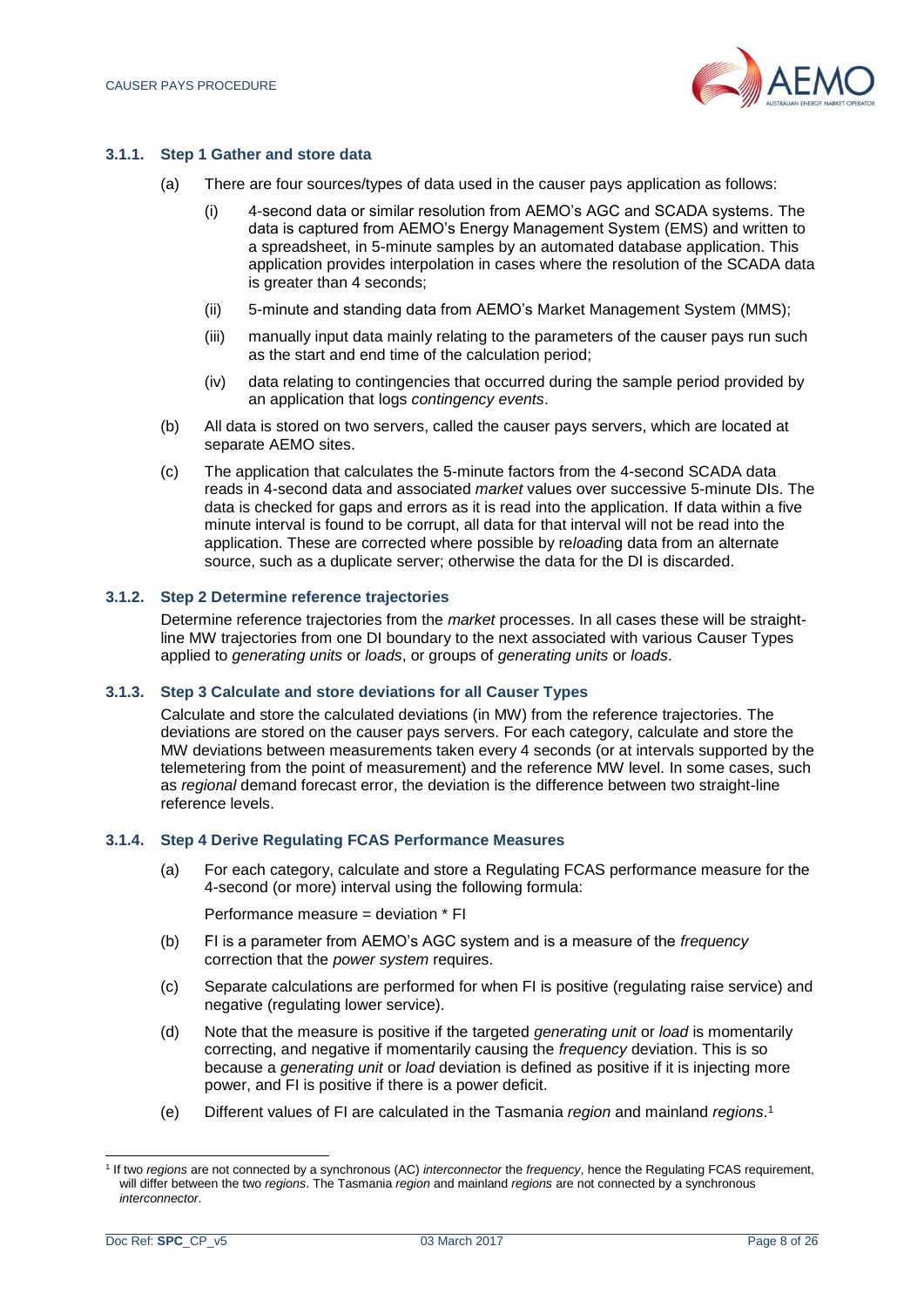

- (f) If an abnormal *frequency* island temporarily forms within the NEM separate values of FI will not be calculated. See clause [5.](#page-23-4)1 for further details.
- (g) The 4-second performance measures are averaged over each DI to create 5-minute factors. All 5-minute factors that are affected by contingencies are deleted from the causer pays server.

#### **3.1.5. Step 5 Sum the 5-minute factors**

At the end of the sample period, sum the factors for each deviation category for each *generating unit* or *load*.

#### **3.1.6. Step 6 Aggregate Contribution Factors**

For each *Market Participant*, determine the net aggregate of the positive and negative factors for their *generating units* and *loads*. Aggregate the individual *generating unit* and *load* factors for all *generating units* and *loads* within each *Market Participant's* portfolio.

#### **3.1.7. Step 7 Process the positive Contribution Factors**

Having determined a *Market Participant's* aggregate factor, discard the positive factors on the basis that only causers will be paying for the cost of Regulating FCAS enablement.

#### **3.1.8. Step 8 Determine the residual**

Determine the residual percentage attributable to *Market customers* who do not have contribution factors calculated for them.

#### **3.1.9. Step 9 Calculate the percentage of the residual attributed**

Calculate cost shares as the ratio of each *Market Participant's* factor to the total.

#### **3.1.10. Step 10 Allocate costs**

Allocate Regulating FCAS costs to *Market Participants* according to the aggregate of Contribution Factors.

This process, steps 1 to 10 is illustrated in Figure 1.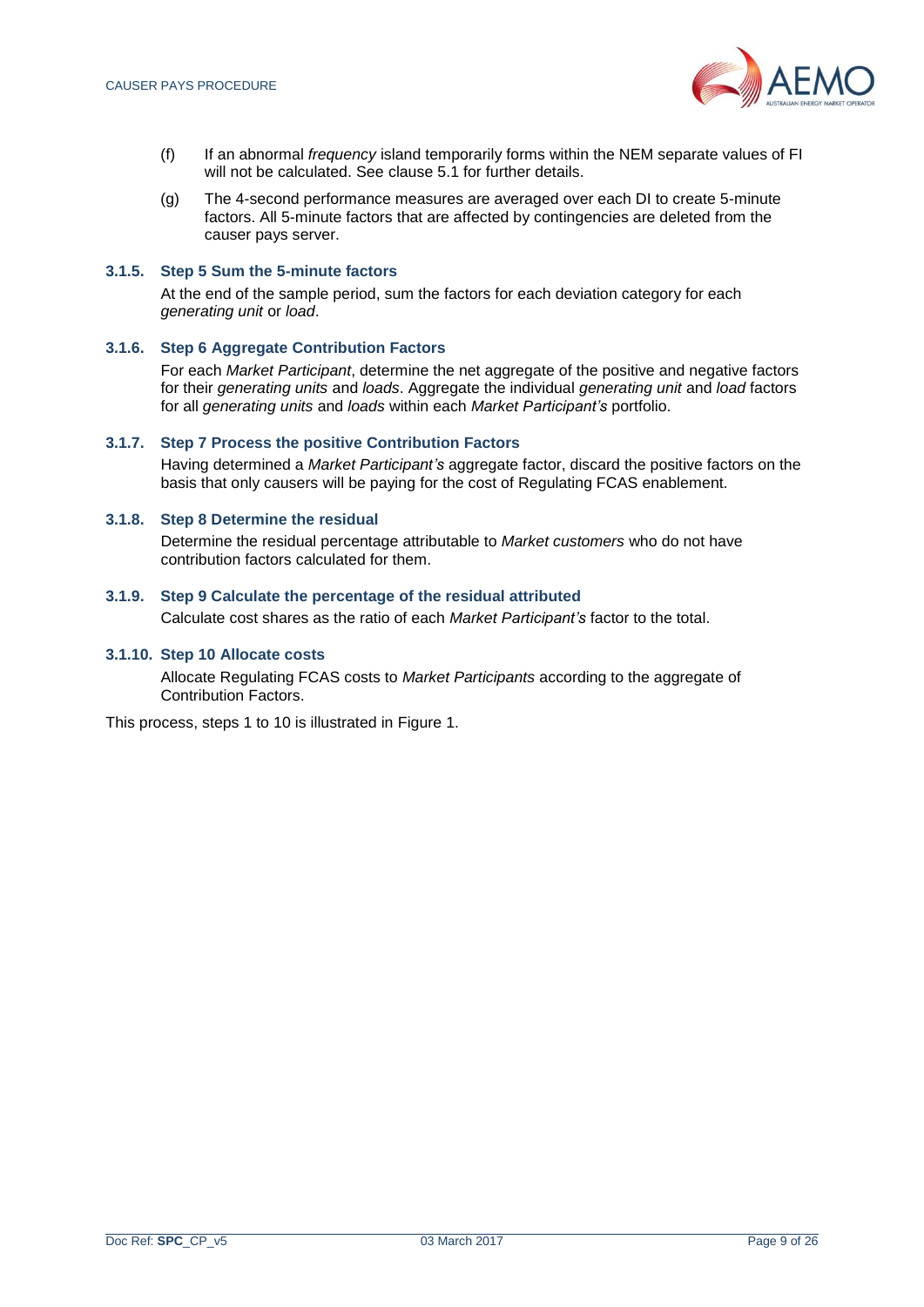

<span id="page-9-0"></span>

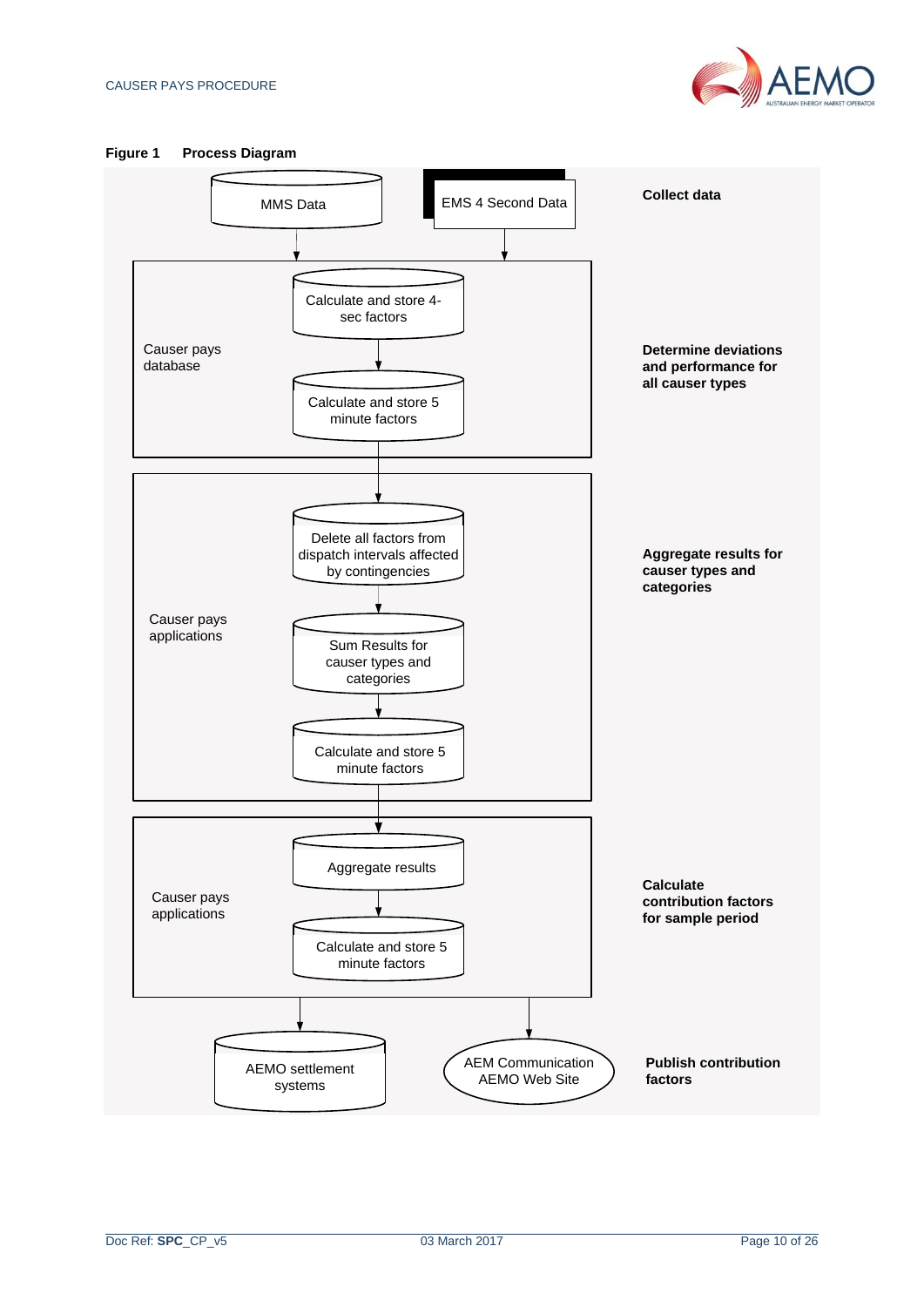

Figure 2 shows (in yellow) the parts of the FCAS Calculation Module and databases that are required in the calculation of 5-minute factors. The dashed lines indicate the parts that may be alternatively written so, for instance, 5-minute calculation results may be written to the 5-minute database or to the CSV files.

<span id="page-10-1"></span>

<span id="page-10-0"></span>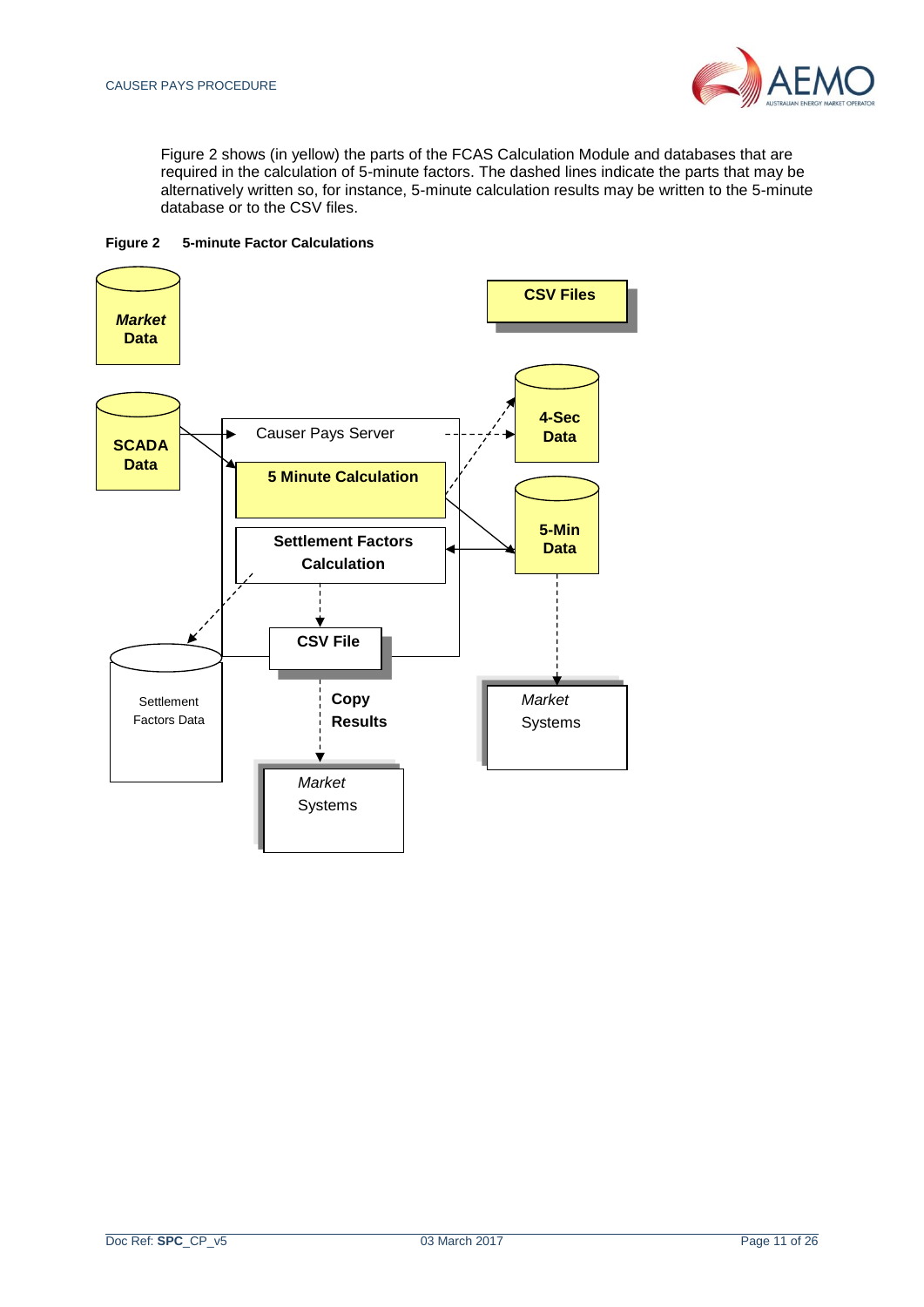

# **3.2. Gather and Store Data**

#### **3.2.1. Data sources and types**

There are four sources/types of data used in the causer pays application as follows:

- (a) 4-second data or similar resolution from AEMO's AGC and SCADA systems read from AEMO's EMS;
- (b) 5-minute and standing data from AEMO's MMS;
- (c) manually input data mainly relating to the parameters of the causer pays run;
- (d) data relating to contingencies that occurred during the causer pays run from the application that logs *contingency events*.

#### **3.2.2. Process**

The process reads in 4-second data and associated *market* values over successive 5-minute DIs. The data is checked for gaps and errors. These are corrected where possible or otherwise discarded.

- (a) Establish cache data tables as follows:
	- (i) construct database indices<sup>2</sup> to speed up processing of 4-second data and identify mappings between SCADA data and MMS;
	- (ii) configure information (for *interconnectors*, for example); and
	- (iii) coefficients.
- (b) Read MMS and EMS data over the time range that corresponds to the current DI being processed.
- (c) Store data needed to interpolate between consecutive DIs.
- (d) In order to calculate the 5-minute factor for a DI it is necessary to interpolate data between consecutive DIs. To do this SCADA data either side of each DI is read and processed. SCADA data for a period of 15 seconds plus the maximum measurement time delay before the DI and 15 seconds plus the maximum measurement time delay after the DI is stored in addition to SCADA data from within the DI.
- (e) Check for missing and erroneous data
- (f) The application that *loads* the data into causer pays servers checks for missing data and errors in each 5-minute (DI) sample it *loads*. The application will not *load* the data if errors are found or data is missing. If data without errors cannot be recovered, all data for the affected DI will not be included in the calculation of the contribution factors.
- (g) Using MMS and SCADA data, calculate:
	- (i) *inter-regional* marginal loss factors (MLF);
	- (ii) *interconnector* losses;
	- (iii) measured *regional* demand; and
	- (iv) frequency indicator, FI.
- (h) Interpolate missing data. The causer pays application provides interpolation in cases where the resolution of the SCADA data is greater than 4 seconds.
- (i) Create and archive contribution factor output files MMS CSV input file and PDF files released for publication.

<sup>2</sup> The indices are as follows:

i is a *generating unit/load* index

j is a *region* index

k is an *interconnector* index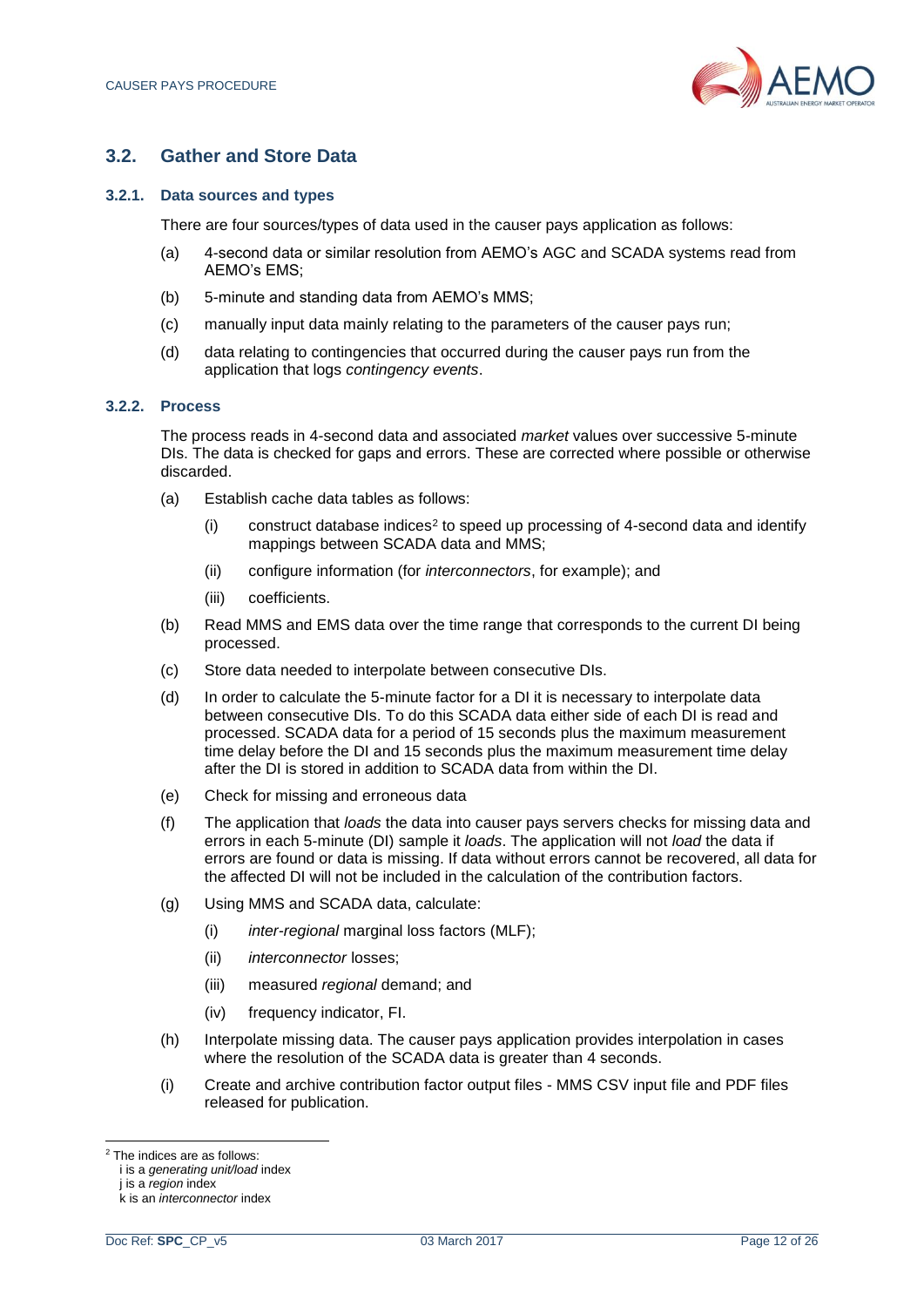

# <span id="page-12-0"></span>**3.3. Determine Reference Trajectories**

(a) Determine reference trajectories for each of the nine Causer Types as described in table 1 – Reference Trajectories. 5-minute factors will later be calculated for each of the nine Causer Types.

| Causer<br><b>Type</b> | <b>Description</b>                                                                              | <b>Reference Trajectory</b>                                                                                                                                                                  |
|-----------------------|-------------------------------------------------------------------------------------------------|----------------------------------------------------------------------------------------------------------------------------------------------------------------------------------------------|
|                       | Market scheduled generating units (SCADA<br>metering)                                           | Straight-line interpolation between the NEMDE<br>dispatch targets of successive DIs.                                                                                                         |
| 2                     | Scheduled loads (SCADA metering)                                                                | As above for market scheduled generating units                                                                                                                                               |
| 3                     | Market semi-scheduled generating units<br>(SCADA metering)                                      | Straight-line interpolation between the NEMDE<br>dispatch levels of successive DIs.                                                                                                          |
| $\overline{4}$        | Market non-scheduled generating units (with<br>SCADA metering and without 5-minute<br>forecast) | Straight line at its initial metered MW level (at the<br>start of the relevant DI) over the DI.                                                                                              |
| 5                     | Market non-scheduled generating units (with<br>SCADA metering and 5-minute forecast)            | Straight-line interpolation between the non-<br>scheduled generation forecasts of successive DIs                                                                                             |
| 6                     | Non-scheduled loads (with SCADA metering)                                                       | As above for market non-scheduled generating<br>units without 5-minute forecast                                                                                                              |
| 7                     | Region demand deviation                                                                         | The ex-post demand calculated as a 5-minute<br>least squares best-fit straight line through the<br>measured values of regional demand measured<br>at the <i>generating units'</i> terminals. |
| 8                     | Region demand forecast error                                                                    | As above for region demand deviation.                                                                                                                                                        |
| 9                     | Market small generating units (with SCADA<br>metering and without 5-minute forecast)            | As above for market non-scheduled generating<br>units without 5-minute forecast.                                                                                                             |

#### <span id="page-12-2"></span>**Table 1 Reference Trajectories**

(b) Under Rules 3.15.6A(g) and (i), non-*market generating units*, non-*market loads* and *Market Network Service Providers* are excluded from the ancillary services transactions relating to causer pays but their effect is included in the residual through the *region* demand deviation.

# <span id="page-12-1"></span>**3.4. Calculate and Store Deviations for all Causer Types**

#### **3.4.1. Overview**

- (a) For each Causer Type a measurement of *active power*, where available, is taken every four seconds.
- (b) For each 4-second reading, calculate and store the difference between the *active power* and the reference trajectory.
- (c) Calculate the average of these results over each DI for each Causer Type to determine a deviation for each DI.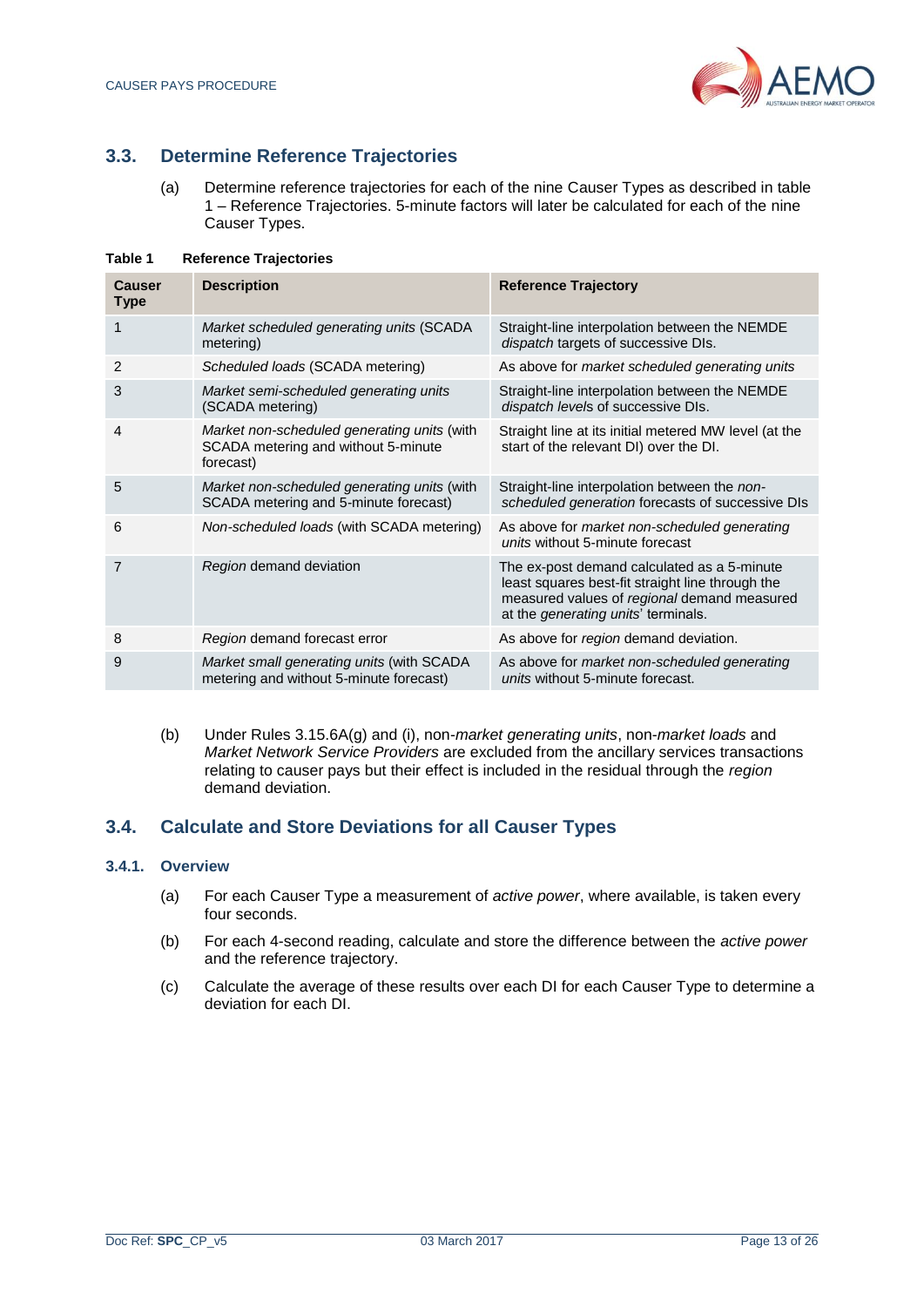

#### **3.4.2. Deviation components**

The deviation components are expressed in the following *regional* power balance equation:

*Generation* deviation from *scheduled dispatch*

minus

*Region* component of ADE<sup>3</sup>

minus

Export deviation at *region* boundary

minus

*Inter-regional* loss deviation

plus

Demand forecast error

minus

Deviation of SCADA measured demand from its reference trajectory

minus

=

Deviation of residual demand from its reference trajectory

Zero

#### (**Equation 1**)

#### **3.4.3. Determine the deviation components**

(a) Components from SCADA

The following components are determined from SCADA, using interpolation where necessary:

- (i) Gij(t), measured *generation* per *generating unit* or *load* for all metered *market scheduled generating units* and *loads*;
- (ii) GSSij(t), measured *generation* per *generating unit* or *load* for all metered *market semi-scheduled generating units*;
- (iii) DMji(t), measured demand including all *scheduled* and *non-scheduled generating units* and *loads* and *small generating units* that can be measured;
- (iv) IREjk(t), *interconnector* flow measurements (corresponding to the 5-minute NEMDE calculations of *interconnector* flows) designated as *inter-regional* export, measured at a *region* boundary.
- (b) Base trajectories from MMS data

MMS data is processed to calculate the base trajectories for the following:

- (i) *market scheduled generating units* and *loads*, GS;
- (ii) *market semi-scheduled generating units*, GSSL;
- (iii) *market non-scheduled generating units* and *market small generating units* without a 5-minute *generation* forecast, DMX;
- (iv) *market non-scheduled generating units* with a 5-minute *generation* forecast, DMF;
- (v) *interconnector* flow, IREB;

l 3 If the calculation of the ADE by *market* systems ceases in the future, the value of ADE will be set to zero for the purposes of determining the Contribution Factors.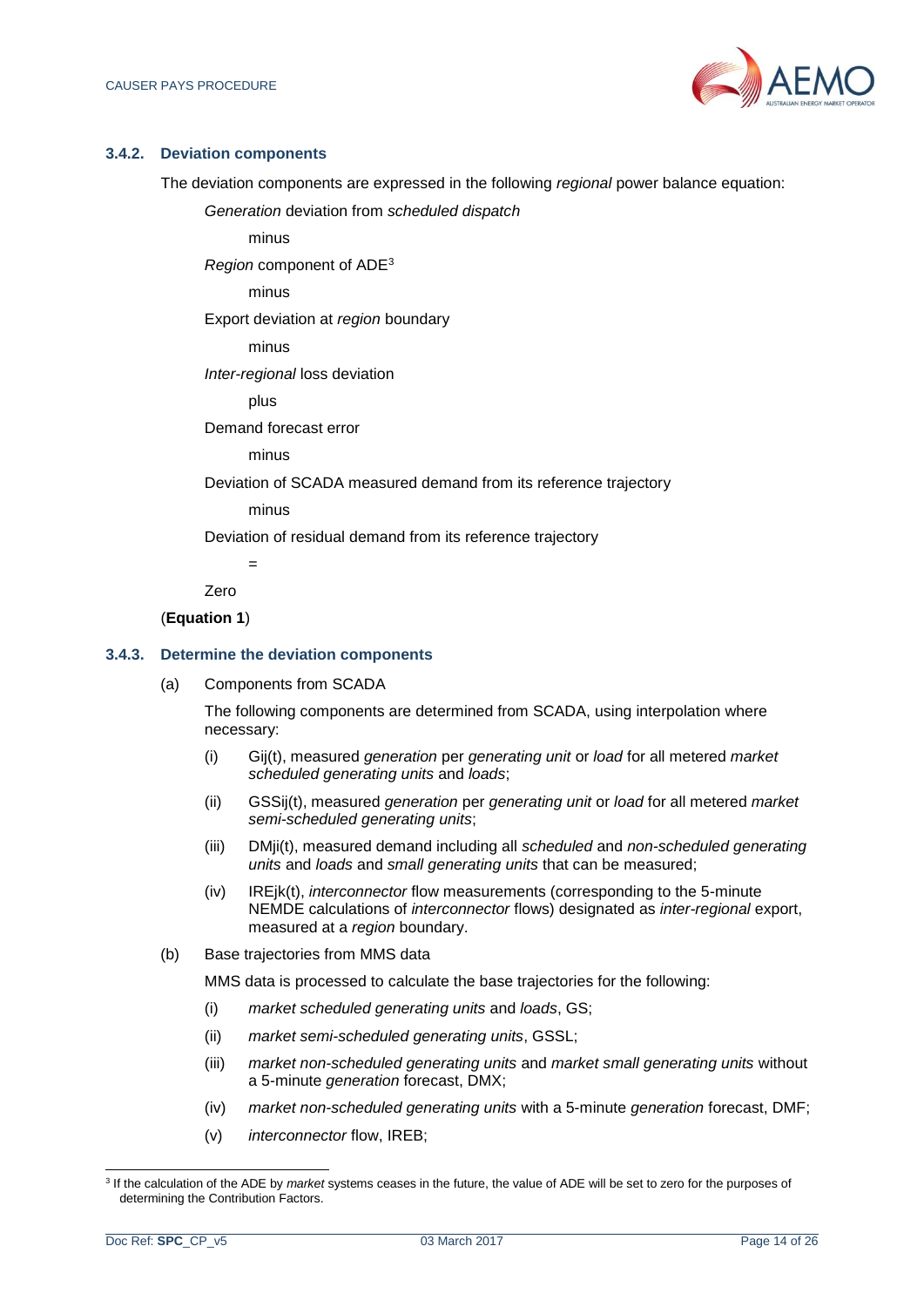

- (vi) *interconnector* loss, IRLB;
- (vii) *region* demand, DGB,

where the terms GS, GSSL, DMF, DMX, IREB, IRLB, and DGB have the following meanings:

GSij(t) is the *dispatched generation* is the *market scheduled generating unit* and *load* base trajectory. It is the straight line between successive total cleared (TC) values (TC values are read from the DISPATCHLOAD database table in MMS).

GSSLij(t) is the *dispatch level* is the *market semi-scheduled generating unit* base trajectory. It is the straight line between successive *dispatch level* (to be read from a yet to be specified data source).

DMXij(t) is the metered demand for metered *non-scheduled generating units* and *loads* and *small generating units* (DM) as measured at the start of the DI.

DMFij(t) is the 5-minute *generation* forecast is the base trajectory for *market nonscheduled generating units* with 5-minute *generation* forecast. It is the straight line interpolation between successive 5-minute forecasts.

IREBjk(t) is the *interconnector* base trajectory, for flow (MWFLOW) is given by the straight line between successive flow values (MWFLOW are read from the DISPATCHINTERCONNETORSRES database table in MMS).

IRLBjk(t) is the *interconnector* loss (MWLOSS) base trajectory is given by the straight line between successive loss values (MWLOSS are read from the DISPATCHINTERCONNETORSRES database table in MMS).

DGBj(t) is the base *region* demand is obtained by subtracting ADE<sup>4</sup> from the total (*region*) demand (including demand forecast offset and ADE adjustments). The total *region* demand is determined by subtracting the *dispatchable load* and the net interchange from the *dispatchable generation*.

(c) Within 5-minute SCADA data and calculations

The following components are calculated using the SCADA data, cached constants and coefficients and, in some cases, the base values described above:

(i) IRLjk(t), the *interconnector* loss is calculated from an *interconnector*'s base flow, base loss and MLF:

 $IRLi(t) = MLFi(t) * (IREj(t) - IREBj(t)) + IRLBj(t)$  (**Equation 2**)

(ii) DGj(t), the calculated demand, is determined from the summed *market scheduled generating unit* and *load* base trajectories, the *interconnector* flows in and out of the *region* and the associated losses. The signs have been chosen so that the calculated demand is negative for the purpose of this methodology.

 $DG(i) = Gi(t) - IRE(i) - IRLi(t)$  (**Equation 3**)

- (iii) DGXj(t), the ex-post least squares line of best fit for demand, is calculated from the demand measured at *generating unit* terminals (DG) using a function that converts a set of measurements into a set that is a least squares line of best fit.
- (iv) FI(t) is an AGC parameter that indicates whether more (positive) or less (negative) *generation* is required in order to maintain *frequency* at its nominal value as specified by the *frequency operating standard*.

<sup>4</sup> In order to obtain a true estimate of the base *region* demand the ADE is removed. This is because ADE is an offset that is added to the total demand to account for continual non-conformance of *generating units*.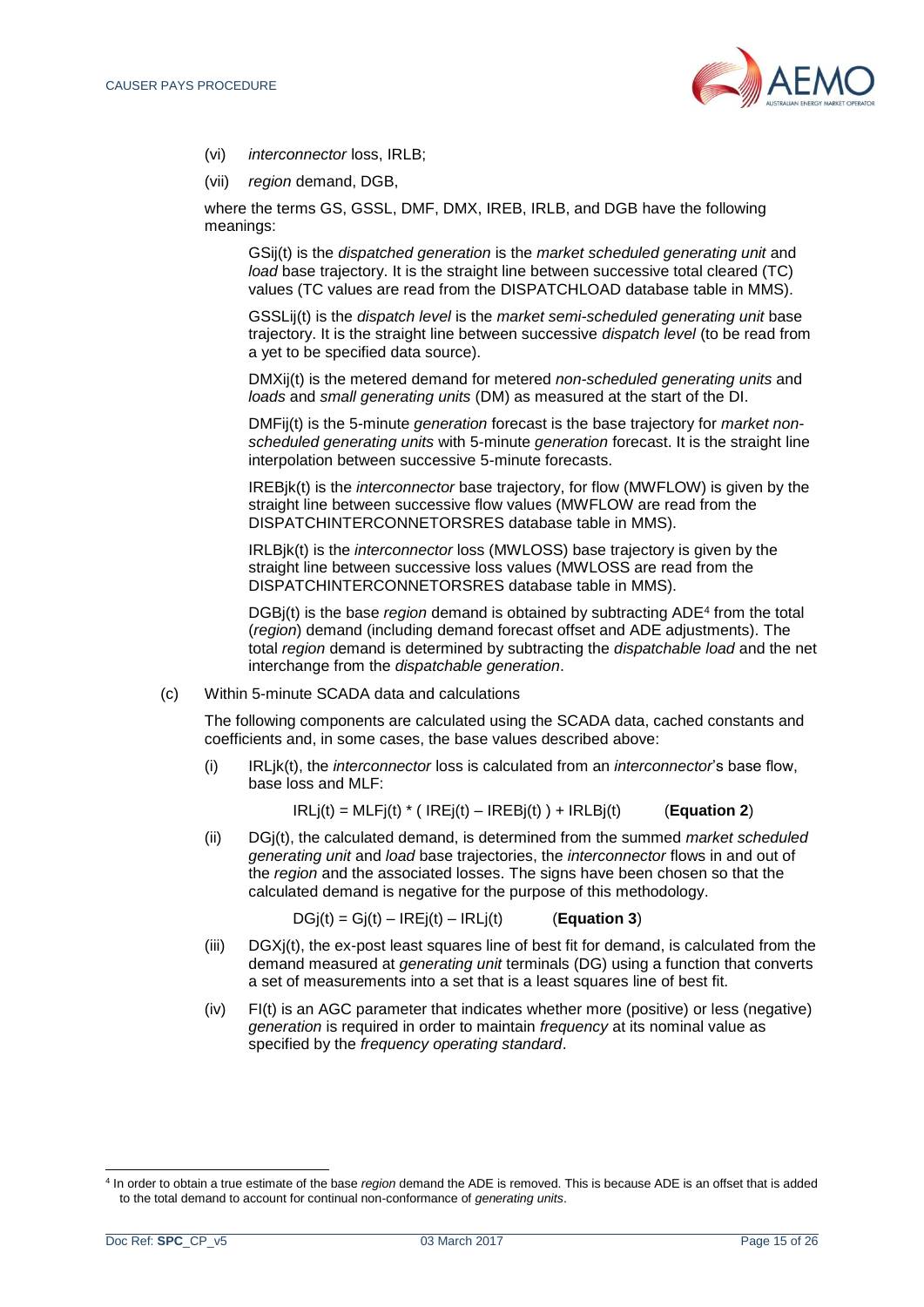

Table 2 summarises the 4-second data components and their related equations or data sources.

| <b>Component</b> | <b>Equation / Data Source</b>                                                                                                         |  |
|------------------|---------------------------------------------------------------------------------------------------------------------------------------|--|
| Gij(t)           | Read directly from SCADA data                                                                                                         |  |
| GSij(t)          | Determined from TC from the DISPATCHLOAD database table in MMS                                                                        |  |
| GSSLij(t)        | An equation/data source relating to semi-scheduled generating units – these would be<br>established during implementation as required |  |
| DMFij(t)         | An equation/data source relating to non-scheduled generating units – these would be<br>established during implementation as required  |  |
| IREjk(t)         | Read directly from SCADA data                                                                                                         |  |
| IREBik(t)        | Determined from MWFLOW from the DISPATCHINTERCONNETCORRES database table<br>in MMS                                                    |  |
| IRLjk(t)         | See Equation 2                                                                                                                        |  |
| IRLBik(t)        | Determined from MWLOSS from the DISPATCHINTERCONNECTORRES database table                                                              |  |
| DMji(t)          | Read directly from SCADA data                                                                                                         |  |
| DMXji(t)         | Read directly from SCADA data                                                                                                         |  |
| DGj(t)           | See Equation 3                                                                                                                        |  |
| DGXj(t)          | SCADA data and least squares line of best fit function                                                                                |  |
| DGBi(t)          | Determined from the TD from the DISPATCHREGIONSUM database table in MMS minus<br><b>ADE</b>                                           |  |
| FI(t)            | AGC parameter                                                                                                                         |  |

#### <span id="page-15-0"></span>**Table 2 4-second data**

#### <span id="page-15-1"></span>**3.4.4. Process to calculate the deviation components**

- (a) Calculate the following deviation components and instantaneous 4-second performance measures:
	- (i) *generation* deviation from *scheduled dispatch* [Gij GSij (*scheduled generating unit* and *load* deviation component)]
	- (ii) deviation of measured *Semi-scheduled generation* from expected *Semi-scheduled dispatch level* [GSSij – GSSLij (*semi-scheduled generating unit* and *load* deviation component)];
	- (iii) *generation* deviation from initial metered level [DMij DMXij (metered *nonscheduled* metered *generating unit* and *load* and *small generating units* deviation without 5-minute forecasts)];
	- (iv) *generation* deviation from forecast [DMij DMFij (*non-scheduled* metered *generating unit* and *load* deviation components with 5-minute forecasts)];
	- (v) export deviation at *region* boundary [IREjk IREBjk (*interconnector* export deviation component, which is not used in the settlement logic)];
	- (vi) *inter-regional* loss deviation [IRLjk IRLBjk (*inter-regional* loss deviation component, which is not used in the settlement logic)];
	- (vii) deviation from ex-post of SCADA measured demand [DGj DGXj (demand deviation component)]; and
	- (viii) demand forecast error [DGXj DGBj (demand forecast deviation component)].
- (b) Write the deviation components and 4-second performance measures to the database.

#### **3.4.5. Allocate the deviation components**

(a) Allocate the *regional* power deviation components according to Table 3: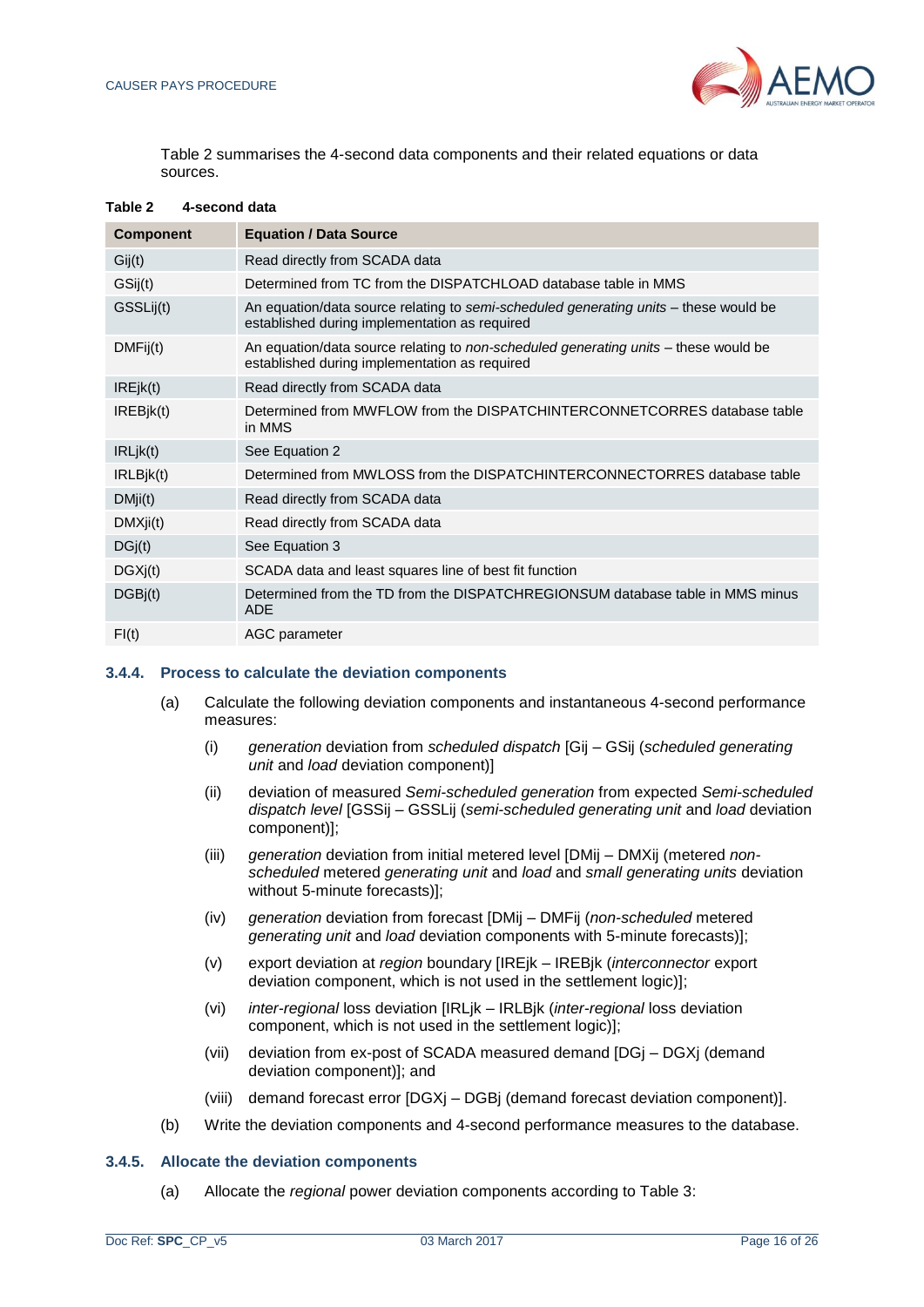

| Sign      | <b>Component</b>                                                              | <b>Allcocation</b>                                                                                                                                                                                                                     |
|-----------|-------------------------------------------------------------------------------|----------------------------------------------------------------------------------------------------------------------------------------------------------------------------------------------------------------------------------------|
| $\ddot{}$ | Generation deviation from scheduled<br>(applies to semi-scheduled generation) | To a specific <i>generating unit</i> if a causer.                                                                                                                                                                                      |
|           | Region component of ADE                                                       | lgnored. <sup>5</sup>                                                                                                                                                                                                                  |
|           | Export deviation at region boundary                                           | Ignored (cancels at the <i>power system</i> level)                                                                                                                                                                                     |
|           | Inter-regional loss deviation                                                 | lgnored. <sup>6</sup>                                                                                                                                                                                                                  |
| +         | Demand forecast error                                                         | To individual 4-second metered non-scheduled<br>generating units and loads and small generating units<br>according to a pro-rating formula, and the remainder to<br>all non-4-second metered residual loads in proportion to<br>energy |
|           | Deviation from ex-post of SCADA measured<br>demand                            | To an individual <i>load</i> if a causer.                                                                                                                                                                                              |
|           | Deviation from ex-post base of residual<br>demand                             | To all non-4-second metered residual loads in<br>proportion to energy                                                                                                                                                                  |

#### <span id="page-16-1"></span>**Table 3** *Regional* **Power Deviation Components**

- (b) Note that the cost allocation is done by causer category and there may be several categories applicable to a particular *generating unit* or *load*. For example, *non-scheduled generating units* and *loads* and *small generating units* may be assessed and charged for deviations from their straight-line trajectory between one 5-minute boundary and the next. They could also be separately assessed and charged for their share of the cost of the demand forecast errors incurred in their *regions*.
- (c) Once the factors have been evaluated for the required deviation components outlined in Table 3, they can be converted into a single contribution factor for each *Market Participant*/component and used as a basis for charging *Market Participants* a portion of FCAS costs. This is described further in clause [3.8.](#page-20-1)

# <span id="page-16-0"></span>**3.5. Calculate and Assign 5-minute Factors**

#### **3.5.1. Calculate 4-second performance measures**

- (a) The purpose of this clause is to describe how the calculation module processes MMS data and SCADA data to produce raw 5-minute average factors. MMS data contains information for the calculation of base-point (straight line) trajectories and the SCADA data contains 4-second measurements that can be used to either calculate within 5 minute deviations or ex-post.
- (b) For each *generating unit* or *load*, calculate a performance measure by multiplying the deviation by the FI and store the result.

Performance measure = deviation \* FI (**Equation 4**)

(c) FI indicates the extent to which more *generation* (in which case it is positive) or less *generation* (negative) is required in order to keep the *frequency* at 50Hz. The sign of FI indicates which Regulating FCAS is required at any given time.<sup>7</sup> By considering the sign

l <sup>5</sup> The ADE is an allowance made for expected *generating unit* non-conformance based on the current *generating unit* nonconformance. For causer pays assessment purposes, it is sufficient to assess *generating units* against their *scheduled dispatch* alone, without the ADE adjustment. On the other hand, it is not appropriate to lump the ADE adjustment with the demand forecast error. Therefore, AEMO identifies and extracts the ADE in the *regional scheduled* demand balance, but excludes it from the causer pays calculations.

<sup>6</sup> The *regional* power balance includes imports and exports from the *region* and their associated losses, which can be separated from *intra-regional* losses using the same logic as used by NEMDE. When assessing the contribution to cause for the *power system* as a whole, the effect of imports and exports at *regional* boundaries cancel out and can, therefore, be ignored. *Interregional* losses cannot be associated with particular *Market Participants*. The simplest approach for Regulating FCAS cost allocation purposes is to ignore the performance measure associated with them, regardless of whether they are positive or negative. In any case, the impact of these losses on the power balance is likely to be very small.

<sup>&</sup>lt;sup>7</sup> Strictly, the assignment is done before the raw measure is assessed through a 40 second low pass filter.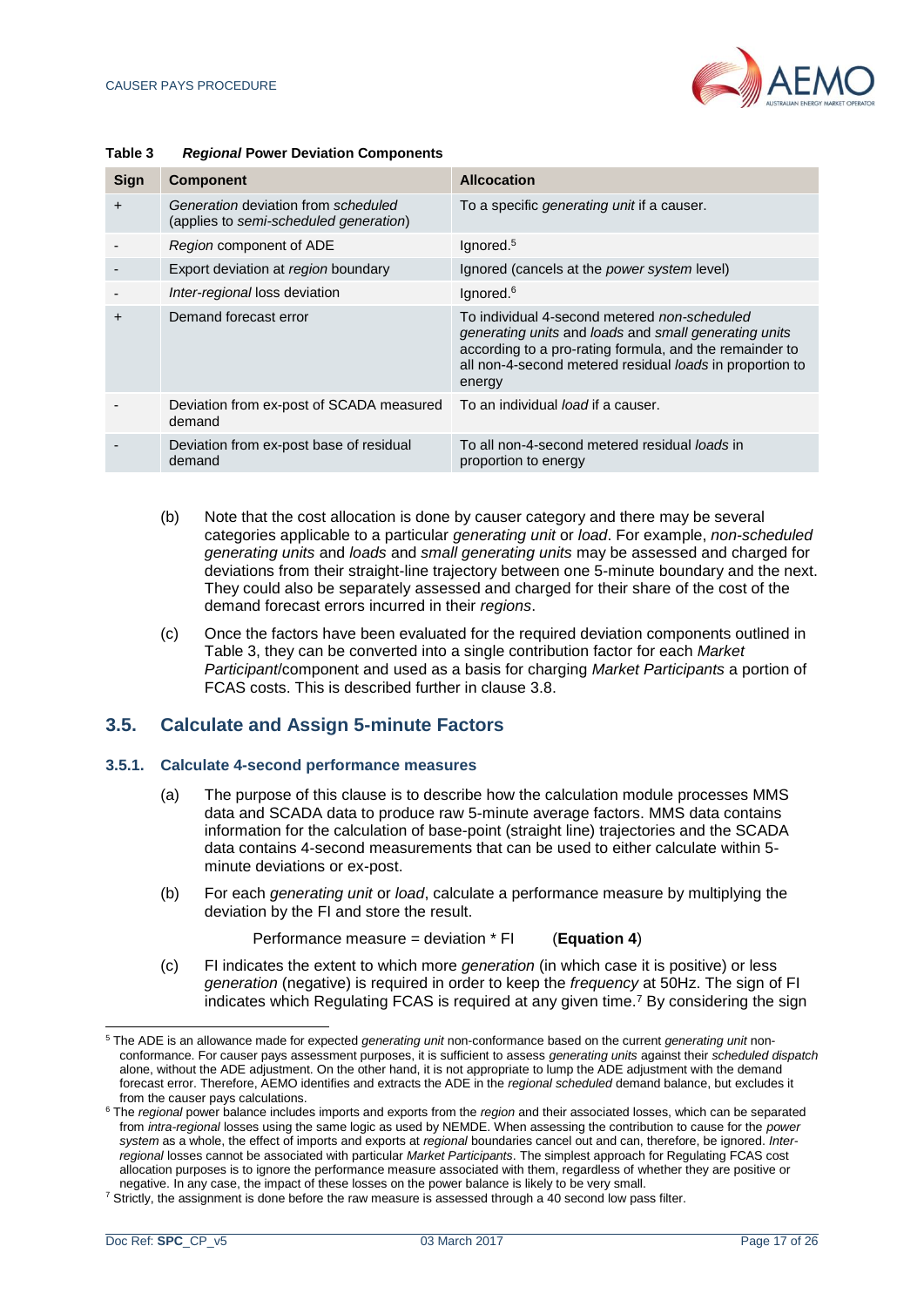

of the cross product terms between the FI and the deviation components (within the DI) it is possible to determine whether each deviation component is assisting or inhibiting the *power system* in minimising *frequency* deviations. The cross-product term, therefore, provides a basis by which to assess whether a *generating unit* or *load* is a causer or helper.

- (d) The deviations calculated in clause [3.4.4](#page-15-1) allow for the calculation of the 4-second performance measures. The deviations are simply the first term in the following equations for the 4-second performance measures:
	- (i)  $F4SMii(t) = ( Gi(t) GSii(t)) * Fl(t)$  (**Equation 5**)
	- (ii) F4SSMij(t) = ( GSSij(t) GSSLij(t) ) \* FI(t) (**Equation 6**)
	- (iii)  $F4IFik(t) = -$  (  $IREik(t) IREBik(t)$  )  $*$  FI (t) (**Equation 7**)
	- (iv)  $F4ILjk(t) = -( IRLjk(t) IRLBjk(t)) * Fl(t)$  (**Equation 8**)
	- (v) F4NSMij(t) = ( DMij(t) DMXij(t) ) \* FI (t) (**Equation 9**)
	- (vi)  $F4NSMFii(t) = (DMii(t) DMFi(t)) * FI(t)$  (**Equation 10**)
	- (vii)  $F4DGj(t) = -(DGj(t) DGXj(t)) * FI(t)$  (**Equation 11**)
	- (viii)  $\overline{F4FE}$   $(t) = -(DSXi(t) DGBi(t)) * FI(t)$  (**Equation 12**)

Where:

F4SMij = 4-second performance measure for metered *scheduled generating unit* and *load* ij;

F4SSMij = 4-second performance measure for metered *semi-scheduled generating unit* ij;

F4IFjk = 4-second performance measure for *interconnector* jk;

F4ILjk = 4-second performance measure for *interconnector* loss jk;

F4NSMij = 4-second performance measure for metered *non-scheduled generating unit* and *load* and *small generating units* without 5-minute forecast ij;

F4NSMFij = 4-second performance measure for metered *non-scheduled generating unit* and *load* with 5-minute forecast ij;

F4DGj = 4-second performance measure for *region* j demand deviation; and

F4FEj = 4-second performance measure for *region* j demand forecast error.

(e) All 4-second performance measures have the unit MW squared.

#### **3.5.2. Calculate 5-minute factors**

- (a) Calculate 5-minute factors for each of the following:
	- (i) metered *scheduled generating units* and *loads*;
	- (ii) metered *semi-scheduled generating units*;
	- (iii) metered *non-scheduled generating units* and *loads*;
	- (iv) *region* demand deviations;
	- (v) *region* demand forecast errors; and
	- (vi) metered *small generating units*,

from Equations 5, 6, 9, 10, 11 and 12.

- (b) A 5-minute factor is the time-averaged 4-second performance measure allocated to one of four categories:
	- (i) lower enabled factor (LEF);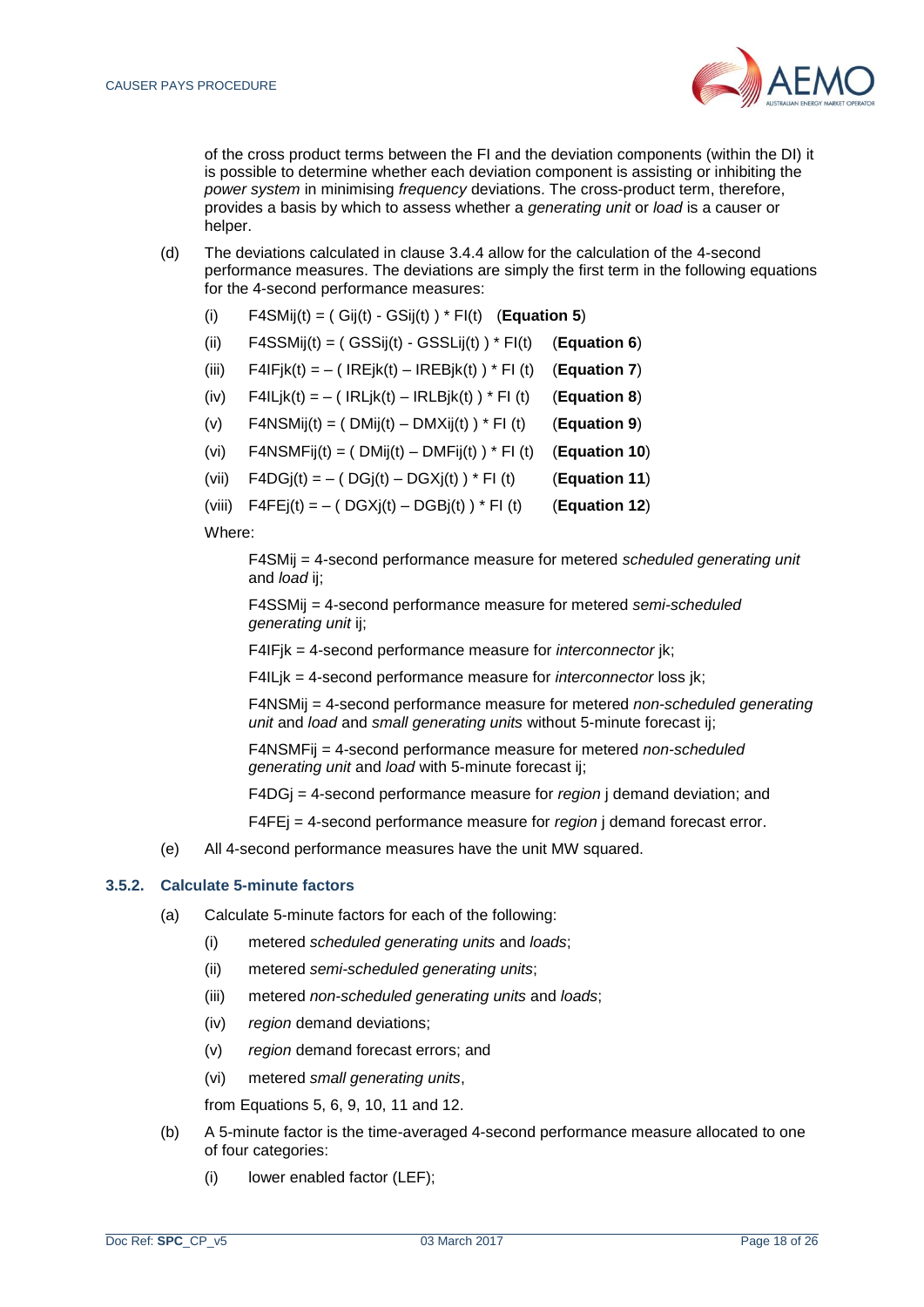

- (ii) lower non-enabled factor (LNEF);
- (iii) raise-enabled factor (REF); and
- (iv) raise non-enabled factor (RNEF).
- (c) Only *scheduled generating units* and *loads* can be raise or lower enabled so they are the only components that can accumulate values for LEF and REF. These categories are explained in clause [3.7.](#page-20-0)
- (d) The calculation module writes out a CSV file that contains the raw settlement factors from the 5-minute factors.
- (e) Write the 5-minute factors to the database.
- (f) Repeat these calculations for each DI that is to be processed.

#### **3.5.3. Remove factors that have been affected by** *contingency events*

- (a) Each of LEF, REF, LNEF and RNEF that correspond to DIs where the *power system frequency* was outside the *normal operating frequency band* due to a contingency will be deleted.
- (b) LEF, REF, LNEF and RNEF will be deleted if an event occurs in a mainland *region* that causes the *frequency* to leave the *normal operating frequency band* in both the mainland and Tasmania *regions*, the relevant 5-minute factors will be deleted from the mainland and Tasmania *regions*. If the *frequency* disturbance is only observed in the mainland *regions* or only Tasmania *region*, only the 5-minute factors for the relevant *regions* will be deleted.

#### <span id="page-18-0"></span>**3.6. Settlement Factors Calculation**

This clause describes the logic to convert the 5-minute factor calculations to a form usable in AEMO's settlement systems. The purpose of this logic is to assign each *generating unit* or *load* a fraction of Regulating FCAS costs in accordance with the equations in NER clauses 3.15.6A(h) and (i).

Once the settlement factors have been calculated for each *generating unit* and *load* in the mainland *regions* and for each *generating unit* and *load* in the Tasmania *region* they are normalised to produce a single set of settlement factors. Refer to clause [3.9.](#page-22-0)

#### **3.6.1. Overview** \

- (a) The next steps to be performed in determining the causer pays factors are as follows:
	- (i) allocate the 5-minute factors to categories;
	- (ii) aggregate raise and lower calculations for the purpose of determining factors to be used in AEMO's settlement systems;
	- (iii) assess the share of demand forecast error to be assigned to 4-second metered *non-scheduled loads*;
	- (iv) aggregation of *regional* factors to a *power system*-wide level;
	- (v) conversion of the factors to percentage share values; and
	- (vi) aggregation to 28-day values.
- (b) The diagram in Figure 3: Settlement Factors Calculation shows (in yellow) the parts of the FCAS Calculation Module and databases that are required in the settlement factor calculations. The dashed lines indicate the parts of the process where there are alternatives to writing the data. For example, the settlement factors may be written to a database or a CSV file.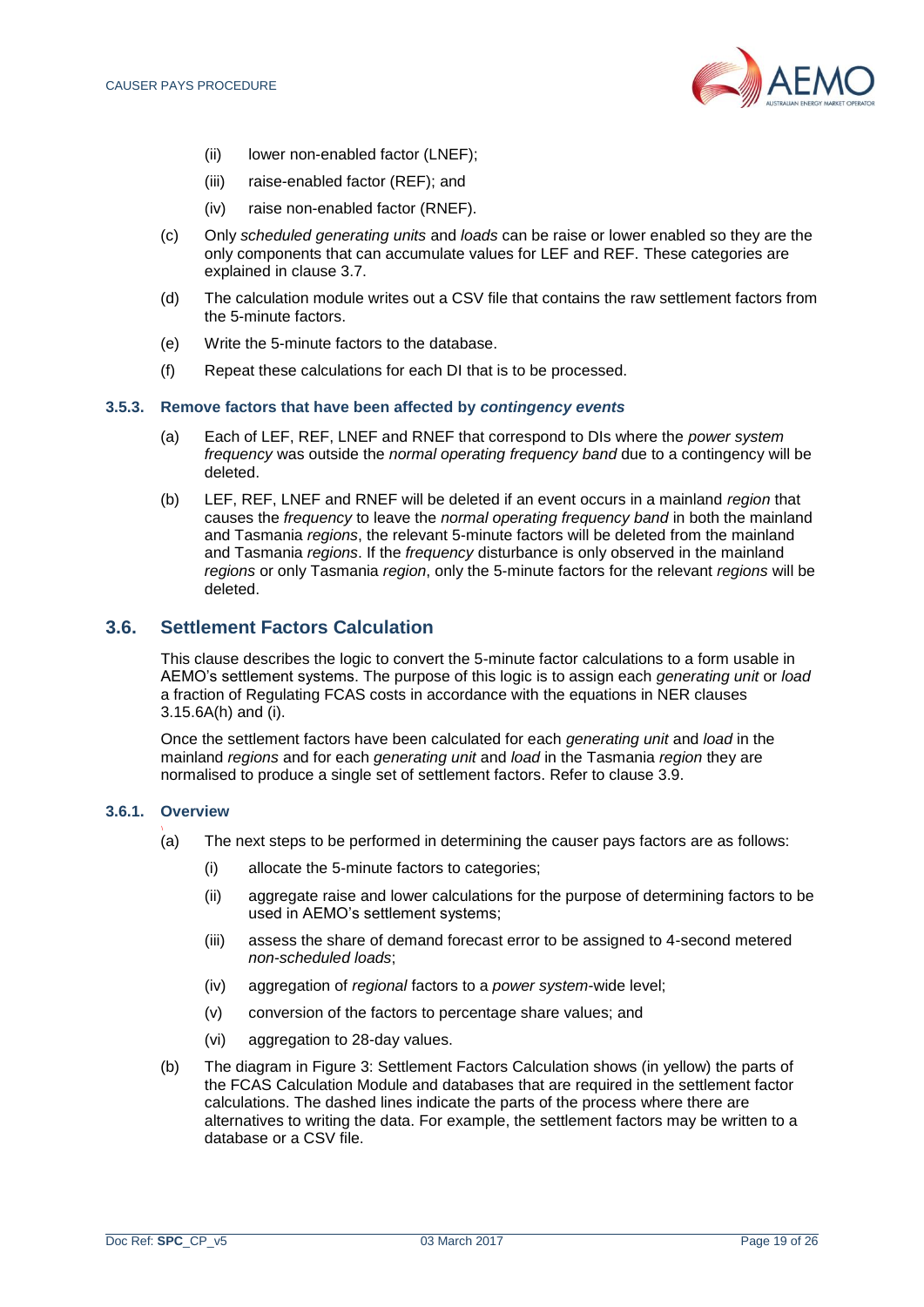



#### <span id="page-19-0"></span>**Figure 3 Settlement Factors Calculation**

#### **3.6.2. Calculating factors for settlement**

The Settlement Module calculates the following:

- (a) MPFi (*Market Participant* factor for metered *generating units* and *loads*, indexed by i);
- (b) MPF (the residual *Market Participant* factor for non-metered *generating units*); and
- (c) AMPF (aggregate of all the *Market Participant* factors for a *region*),

Where:

MPFi indicates the fraction of Regulating FCAS costs that are assigned to *Market Participants* with metered *generating units* and *loads*;

MPF indicates the fraction of Regulating FCAS costs that are assigned to *Market Participants* with non-metered *generating units* and *loads*; and

AMPF is simply the sum of all of these.

#### **3.6.3. Procedure**

For each DI, n, that falls within the sample period):

- (a) read 5-minute factors for metered *scheduled generating units* and *loads*, *semi-scheduled generating units*, metered *non-scheduled generating units* and *loads* and *small generating units*, *region* demand deviations and *region* demand forecast errors;
- (b) calculate the average of the 5-minute factors for each in the 4 categories of LEF, LNEF, REF, RNEF; and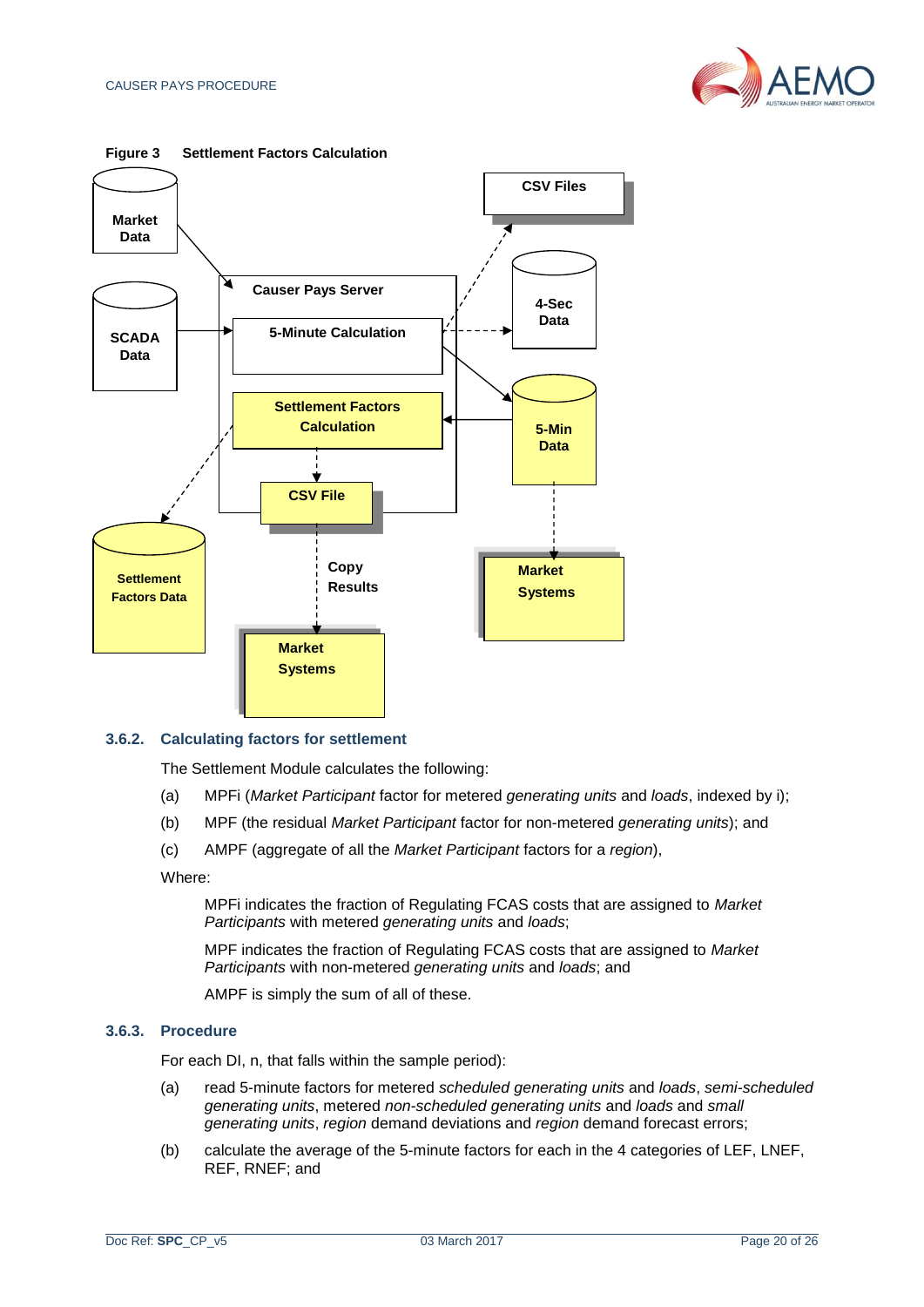

(c) create the output files using the logic outlined in this procedure; MMS CSV input file; and PDF files released for publication.

# <span id="page-20-0"></span>**3.7. Allocate Each 5-minute Factor to a Category**

(a) Allocate each 5-minute factor to one of the following categories: RNEF, REF, LNEF or LEF. The 5-minute factor is determined for these four categories that identify whether the *generating unit* or *load* is enabled for any *regulating raise service* or *regulating lower service*. The four categories are described in Table 4.

| <b>Condition</b> | Category          | <b>Description</b>                                                  | <b>Acronym</b> |
|------------------|-------------------|---------------------------------------------------------------------|----------------|
| FI > 0           | Raise non-enabled | Generating unit or load not enabled for regulating<br>raise service | <b>RNEF</b>    |
| FI > 0           | Raise enabled     | Generating unit or load enabled for regulating raise<br>service     | <b>REF</b>     |
| FI < 0           | Lower non-enabled | Generating unit or load not enabled for regulating<br>lower service | <b>LNEF</b>    |
| FI < 0           | Lower enabled     | Generating unit or load enabled for regulating lower<br>service     | <b>LEF</b>     |

<span id="page-20-2"></span>**Table 4 Categories of Performance Assessment**

- (b) If a *generating unit* or *load* is not enabled for *regulating raise service* or *regulating lower service*, the 5-minute factor recorded in the RNEF or LNEF (or both) categories will be zero.
- (c) A positive 5-minute factor identifies a *generating unit* or *load* that responded in a manner that assisted *power system frequency*.
- (d) A negative 5-minute factor identifies a *generating unit* or *load* as a causer of the need for Regulating FCAS.
- (e) In the case of *regional* demands, enablement is not applicable because *regional loads* are not *scheduled* (although the *generating units* to meet them are).

#### <span id="page-20-1"></span>**3.8. Sum the 5-minute Factors**

- (a) At At the end of the 28-day sample period, average the 5-minute factors for each category for each Causer Type of *generating unit* or *load*. The averaging of the 5-minute factors is done separately for the Tasmania *region* and mainland *regions*.
- (b) For Causer Type 1, Causer Type 2, *generating units* and *loads*, calculate sub-totals of the 5-minute factors at the *Market Participant* level.
- (c) Positive performance within a category by a *generating unit* or *load* in a *Market Participant's* portfolio can offset poor performance of another *generating unit* or *load* belonging to the same *Market Participant*.
- (d) Define a function, f, and calculate a resultant factor for a *Market Participant* that identifies the *generating units* or *loads* that are causers of the need for Regulating FCAS according to the following equation:

 $f(LEF, LNEF, RREF, RNEF) = min [0, {RNEF + LNEF + min(0, LEF) + min(0, REF)}]$ (**Equation 13**)

This equation demonstrates that positive performance in the raise or lower not-enabled categories (RNEF, LNEF) can offset negative performance.

(e) If the net performance for a *Market Participant* is calculated to be positive, the *Market Participant* is assigned a factor of zero on the basis that only causers will be paying for the costs of Regulating FCAS. Therefore, the resultant factor is negative for causers and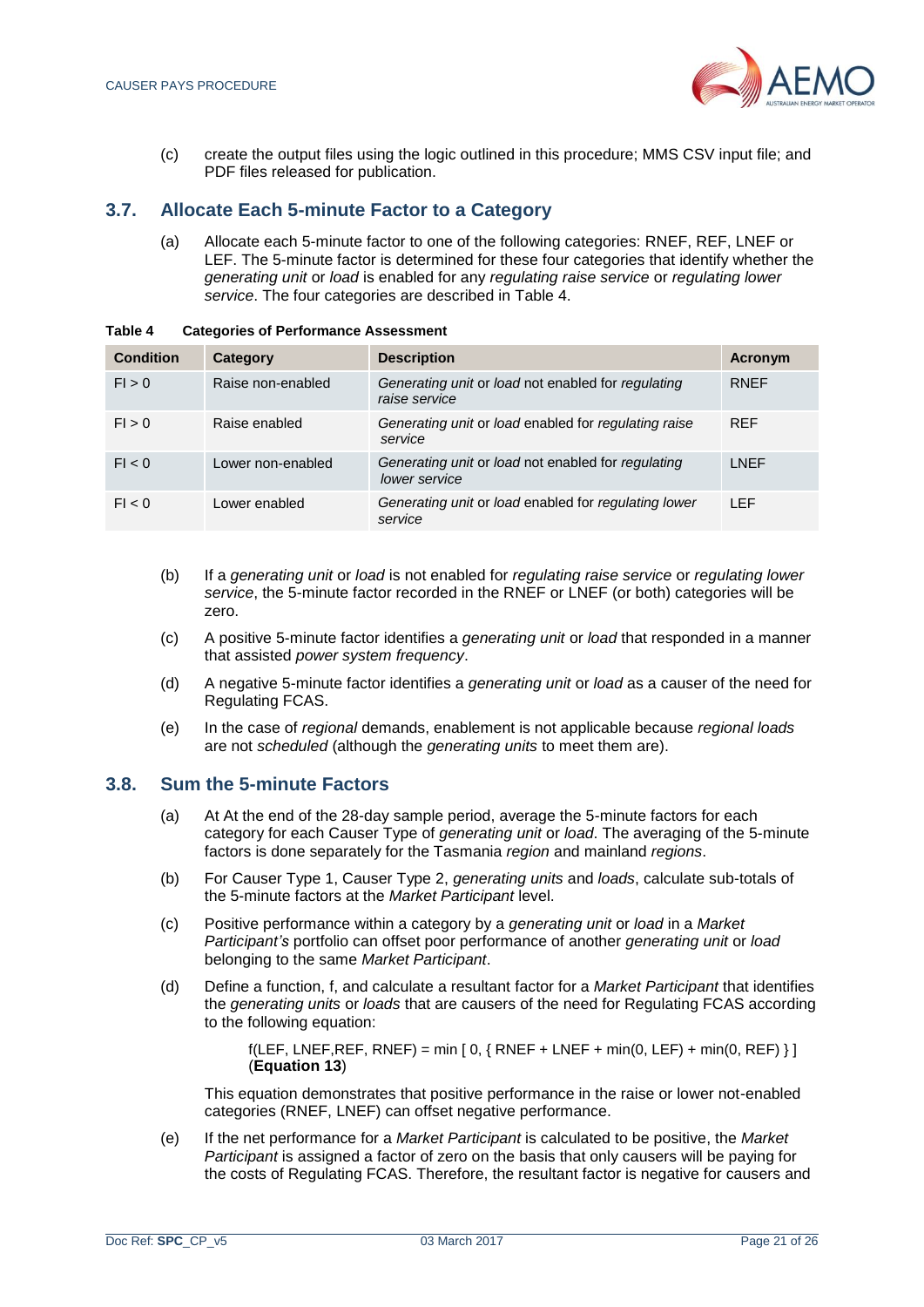

zero for *generating units* or *loads* that have not contributed toward the need for Regulating FCAS.

(f) Letting the sum of factors for metered *scheduled generating units*, metered *scheduled loads* and metered *semi-scheduled generating units* for a *Market Participant* be denoted by SMLEF, SMLNEF, SMREF and SMRNEF, the single factor calculated for a *Market Participant* due to its metered and *scheduled generating unit* or *load* is given by:

MSFi = f(SMLEFi, SMLNEFi, SMREFi, SMRNEFi) (**Equation 14**)

- (g) Let *regional* deviation and *regional* demand forecast error factors be denoted by DGLNEFj, DGRNEFj and FELNEFj, FERNEFj, respectively, (noting that j is a *region* index and that the lower-enabled and raise-enabled factors are zero since a *region* cannot participate in these *market*s).
- (h) Add the *regional* factors to obtain the system-wide factors and define the system deviation factor (SDF) and the system forecast error factor (SFF) as:

 $SDF = \sum f(DGLNET)$ , DGRNEFj) (**Equation 15**)

and

SFF = f(FELNEFj, FERNEFj) (**Equation 16**)

- (i) Metered *non-scheduled* and *non-scheduled* non-metered *loads* are allocated a proportion of SDF and SFF. The *non-scheduled* non-metered *loads* are allocated the following residual components: SDRF and SFRF (system within-5-minute deviation residual factor<sup>8</sup> and system forecast error residual factor<sup>9</sup>).
- (j) Let each metered *non-scheduled generating unit* or *load* or *small generating units* have the factors NSMLNEFi, and NSMRNEFi, (where NSM means metered and *nonscheduled*, i is the *generating unit* (*load*) index, note that *non-scheduled generating units* and *loads* and *small generating units* cannot be raised or lower enabled so these factors are ignored).
- (k) Define the sum of the metered *non-scheduled generating unit* or *load* or *small generating units* factors as:

 $MNSTOT = \sum f(NSMLNEFi, NSMRNEFi)$  (**Equation 17**)

(l) The within-5-minutes system deviation residual factor is then calculated as:

SDRF = SDF – MNSTOT (**Equation 18**)

Where SDRF = system within-5-minute deviation factor (corresponding to residual (non-4-second metered) *loads*).

(m) Define the fraction MNSTOT / SDF as the proportion of SDF that is assigned to all of the metered *non-scheduled generating unit* or *load* or small *generating units*. Assuming that the same fraction of SFF is assigned to the metered *non-scheduled generating units* and *loads* and *small generating units*, the system residual forecast error factor is given by:

SFRF = (1 – MNSTOT/SDF) \* SFF (**Equation 19**)

Where SFRF = system forecast error residual factor.

(n) The following portion of SFF is divided among the metered *non-scheduled generating units* or *loads* or *small generating units* in the following way:

MNSFFi = (SFF/SDF) \* f(NSMLNEFi, NSMRNEFi) (**Equation 20**)

Where MNSFF = metered and *non-scheduled* forecast error factor.

<sup>8</sup> The system within-5-minute deviation residual factor is associated with the deviation of *non-scheduled power system* demand during a *dispatch interval* from the least squares line of best fit *of non-scheduled power system* demand for the same *dispatch interval*.

<sup>9</sup> The system forecast error residual factor is associated with the deviation of the least squares line of best fit of *non-scheduled power system* demand for a *dispatch interval* with the forecast demand for that *dispatch interval*.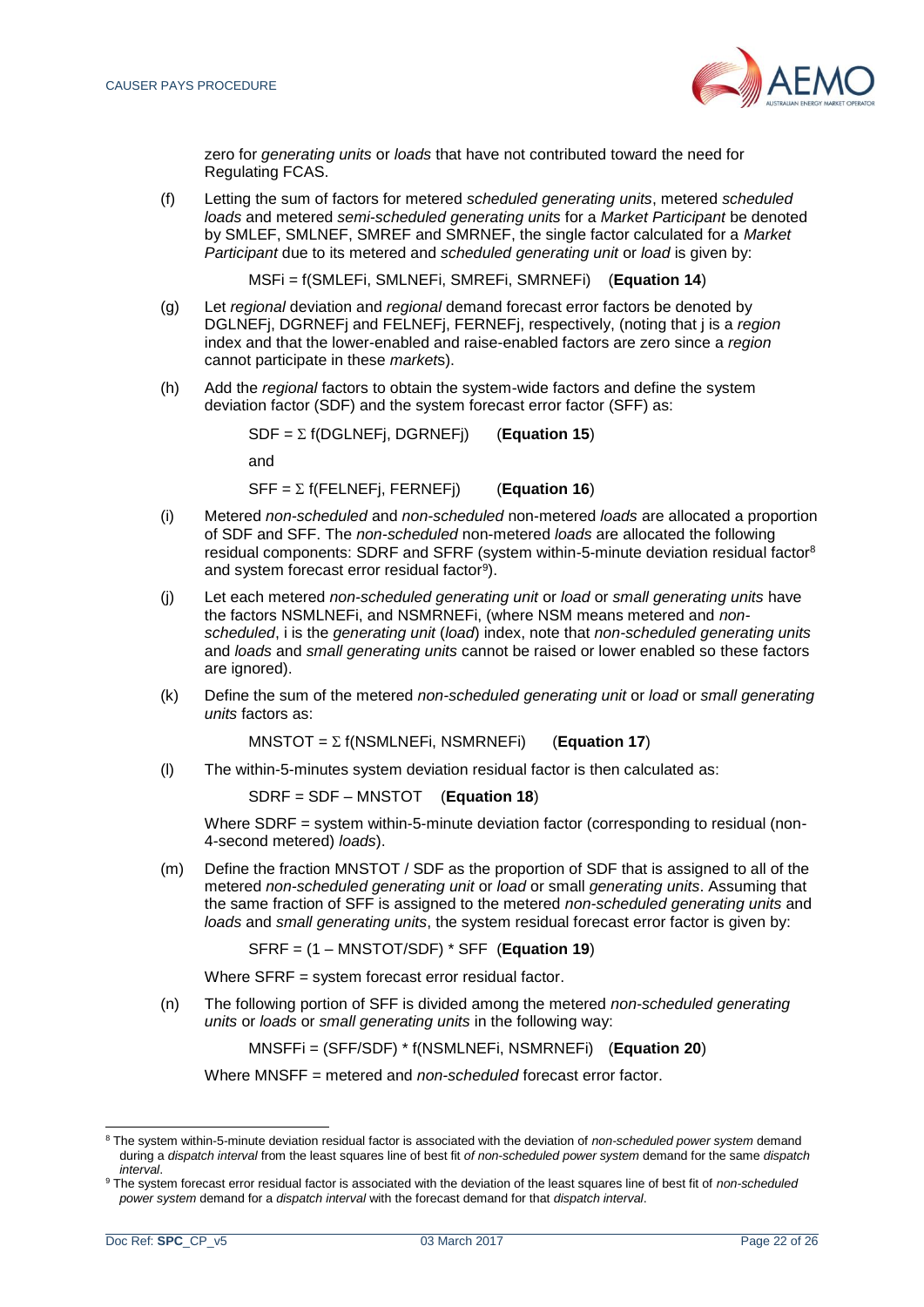

(o) The overall factor for each metered *non-scheduled generating unit* or *load* or *small generating unit* is given by the sum of the two (that is, the sum of the factor for within 5 minute system demand deviations and for system demand forecast errors):

MNSFi = f(NSMLNEFi, NSMRNEFi) + MNSFFi (**Equation 21**)

Where MNSF = metered and *non-scheduled* factor.

(p) Combine Equations 14, 18, 19 and 20 to find AMPF, MPFi and MPF as follows:

 $AMPF = SFRF + SDRF + \Sigma MSFi + \Sigma MNSFi$  (**Equation 22**)

for metered *scheduled generating units*, *scheduled* generating *loads* and *semi-scheduled generating units*:

$$
MPFi = MSFi/AMPF
$$
 (Equation 23)

for metered *non-scheduled generating units* and *loads* and *small generating units*:

MPFi = MNSFi/AMPF (**Equation 24**)

for non-metered *non-scheduled loads* (the residual):

MPF = (SFRF + SDRF)/AMPF (**Equation 25**).

## <span id="page-22-0"></span>**3.9. Normalise Factors Across All** *Regions*

In order to produce a single set of factors for the mainland and Tasmania *regions*<sup>10</sup> the MPF calculated must be normalised according to *regional* demand. The following equation is used to normalise the MPF for each *Market Participant*.

$$
NMPF = MPF \times \frac{RPSD_{av}}{TPSD_{av}}
$$
 (Equation 26)

Where:

NMPF is the normalised *regional* participation factor for each *Market* Generator or *Market customer*;

RPSDav is the *power system* demand for the area<sup>11</sup> averaged over the sample period as determined by EMS; and

TPSDav is the total *power system* demand averaged over the sample period as determined by EMS.

#### <span id="page-22-1"></span>**3.10. Aggregate Contribution Factors**

For each *Market Participant*, determine the net of the positive and negative factors by aggregating the individual *generating unit* and *load* contribution factors for all *generating units* and *loads* within the *Market Participant's* portfolio.

#### <span id="page-22-2"></span>**3.11. Process the Positive Contribution Factors**

Having determined each *Market Participant's* aggregate contribution factor set all the positive aggregate contribution factors to zero.

# <span id="page-22-3"></span>**3.12. Determine Monthly Contribution Factors (Percentage Attributable)**

Determine the percentage share of the total for all *Market Participants* whose *generating units* and *loads* have had their performance assessed in the calculations.

<sup>10</sup> The values of AMPF and FI will be different in the Tasmania *region* and the mainland *regions.*

<sup>11</sup> In terms of Equation 26 there would be two areas: the mainland *regions* and the Tasmania *region*. The system demand for these two *regions* would be calculated as the total *scheduled* energy in either *region* over the relevant causer pays sample period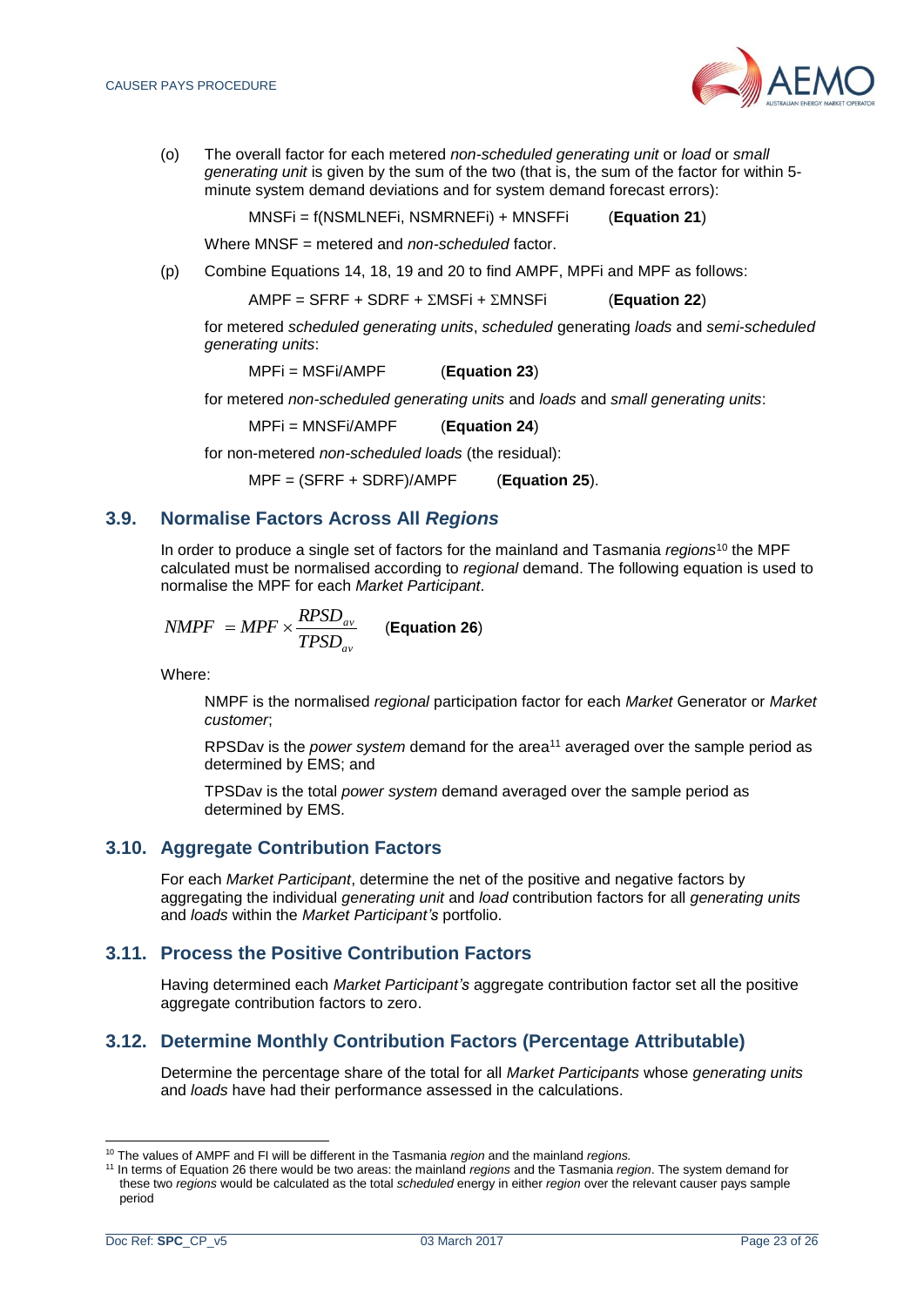

# <span id="page-23-0"></span>**3.13. Determine the Residual**

The remaining percentage of the total (known as the residual) is attributable to *Market Participants* who have not had their performance assessed.

# <span id="page-23-1"></span>**3.14. Applying Contribution Factors in AEMO's Settlement Systems**

- (a) For each *Market Participant*, apply a single contribution factor in AEMO's settlement systems. The contribution factor represents the performance of all of the *generating units* and *loads* within each *Market Participant's* portfolio.
- (b) The residual factor represents the percentage of Regulating FCAS costs that are to be borne by *Market customers* that do not have a contribution factor calculated for them.

# <span id="page-23-2"></span>**3.15. Allocate Residual Costs**

The residual costs are recovered from *Market customers* in proportion to the energy consumed by them over the 28-day sample period.

# <span id="page-23-3"></span>**4. PUBLISHED INFORMATION**

The following files are available on the AEMO website:

- (a) the Aggregate FCAS Settlement Factors for all *regions* http://aemo.com.au/Electricity/*Market*-Operations/Ancillary-Services/Process-Documentation/Ancillary-Services-Causer-Pays-Contribution-Factors;
- (b) the Elements Index File, the Variables List File and the Dynamic Data File http://aemo.com.au/Electricity/Data/Ancillary-Services/*Market*-Causer-Pays-Data.

# <span id="page-23-4"></span>**5. DEALING WITH REGIONS WHEN THEY BECOME ELECTRICALLY SEPARATED**

# **5.1. Separation During Sample Period**

The current methodology does not calculate factors that reflect separated *regions* during a sample period<sup>12</sup>. There is no automatic logic to deal with *regions* when they become electrically separated. The number of occurrences of *region* islanding is typically very low and the durations when they occur are relatively short and, therefore, the increased complexity of the process and the added expenses of covering these reasonably rare contingencies are not warranted. Although data is collected for the duration of a *regional* separation, this data is discarded and is not applied in determining the contribution factors for the mainland *regions*.

# <span id="page-23-5"></span>**5.2. Contribution Factors for Periods of Asynchronous Operation**

#### **5.2.1. Overview**

- (a) This clause [5.2](#page-23-5) explains how Contribution Factors are determined under clause 3 15.6A(j)(2) of the NER during a period in which *regions* are operating asynchronously with each other and a *local ancillary service requirement* for Regulating FCAS applies.<sup>13</sup>
- (b) AEMO uses the same procedure to determine the apportionment of the cost of *local market ancillary service requirements* for Regulating FCAS in other circumstances.

l <sup>12</sup> This does not include an outage of Basslink. The calculation of Contribution Factors will not be affected if the Tasmania *region*  is separated from the mainland *regions*.

<sup>13</sup> There is no separate process in relation to the permanent asynchronous operation of Tasmania and the mainland *regions* if the Basslink frequency controller is operating normally and there is no local market ancillary service requirement for Regulating FCAS.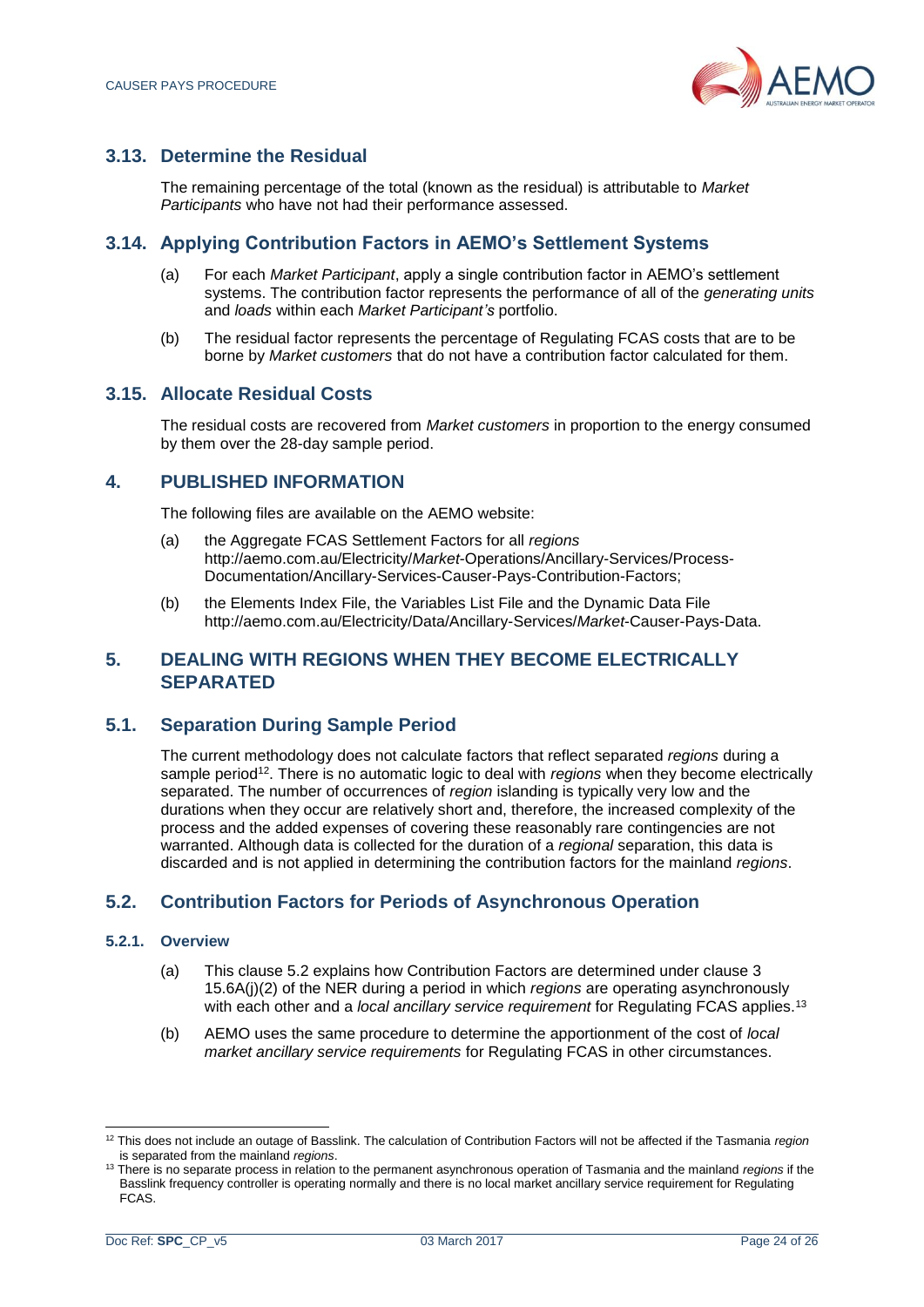

- (c) To determine the Contribution Factors relevant to the allocation of the cost of Regulating FCAS to a *region* or *regions* that have operated asynchronously during a *trading interval*, the key inputs are:
	- (i) the currently applicable published MPFi values of those *Market Participants* that are relevant to the *region(s)* identified in a *constraint* for a *local market ancillary service requirement*: and
	- (ii) the total *customer energy* for those *regions*, and for all *regions* in the *NEM*.
- (d) Estimates of these Contribution Factors are provided in the *pre-dispatch* and *dispatch* timeframes (for the purposes of clause 3.15.6A(nb) of the NER) using total demand figures for each *region*, as *customer energy* is only determined in the *settlement*  timeframe.

#### **5.2.2. Identifying relevant Market Participants**

Each *constraint* for a *local market ancillary service requirement* for Regulating FCAS identifies one or more *regions* to which the requirement applies. Each *Market Participant* that is *financially responsible<sup>14</sup>* for a *connection point* in the *region(s)* is 'relevant' to the requirement.

#### **5.2.3. Calculating CMPF, CRMPF and RAMPF values**

For each *local market ancillary service requirement* for Regulating FCAS, AEMO calculates:

- (a) the Constraint MPF (CMPF), being the sum of the currently applicable *NEM* values of MPFi for all relevant *Market Participants*; and
- (b) the Constraint Residual MPF (CRMPF), as follows:

$$
CRMPF = MPF \times \frac{\Sigma ATCE \ (Regions \ included \ in \ the \ requirement)}{\Sigma ATCE \ (All \ regions)}
$$

where:

- (i) MPF = the currently applicable value of MPF for the *NEM*, representing the aggregate Contribution Factor set for *Market Customers* without appropriate *metering* under clause 3.15.6A(i)(2) of the NER; and
- (ii) ATCE = Aggregate Total Customer Energy, the half-hourly sum of total *customer energy* for a region. ATCE values would be the same for every *dispatch interval*  within a *trading interval*.
- (c) the Regional Aggregate Market Participation Factor (RAMPF), being the sum of CMPF and CRMPF.

#### **5.2.4. Calculating individual Market Participant Contribution Factors for asynchronous operation**

For each *Market Participant* having a published MPFi, and which is relevant to the *local market ancillary service requirement* for Regulating FCAS, the *Market Participant's* individual Contribution Factor for asynchronous operation is determined as a percentage by dividing MPFi by RAMPF.

#### 5.2.5. **Calculating aggregate Residual Contribution Factor for asynchronous operation**

For each *Market Customer* which is relevant to the *local market ancillary service requirement*  for Regulating FCAS, their share of the allocation of Regulating FCAS costs is based on the aggregate Residual Contribution Factor for asynchronous operation, which is determined as a percentage by dividing CRMPF by RAMPF.

<sup>14</sup> Including as a *Local Retailer* in the *region(s)*